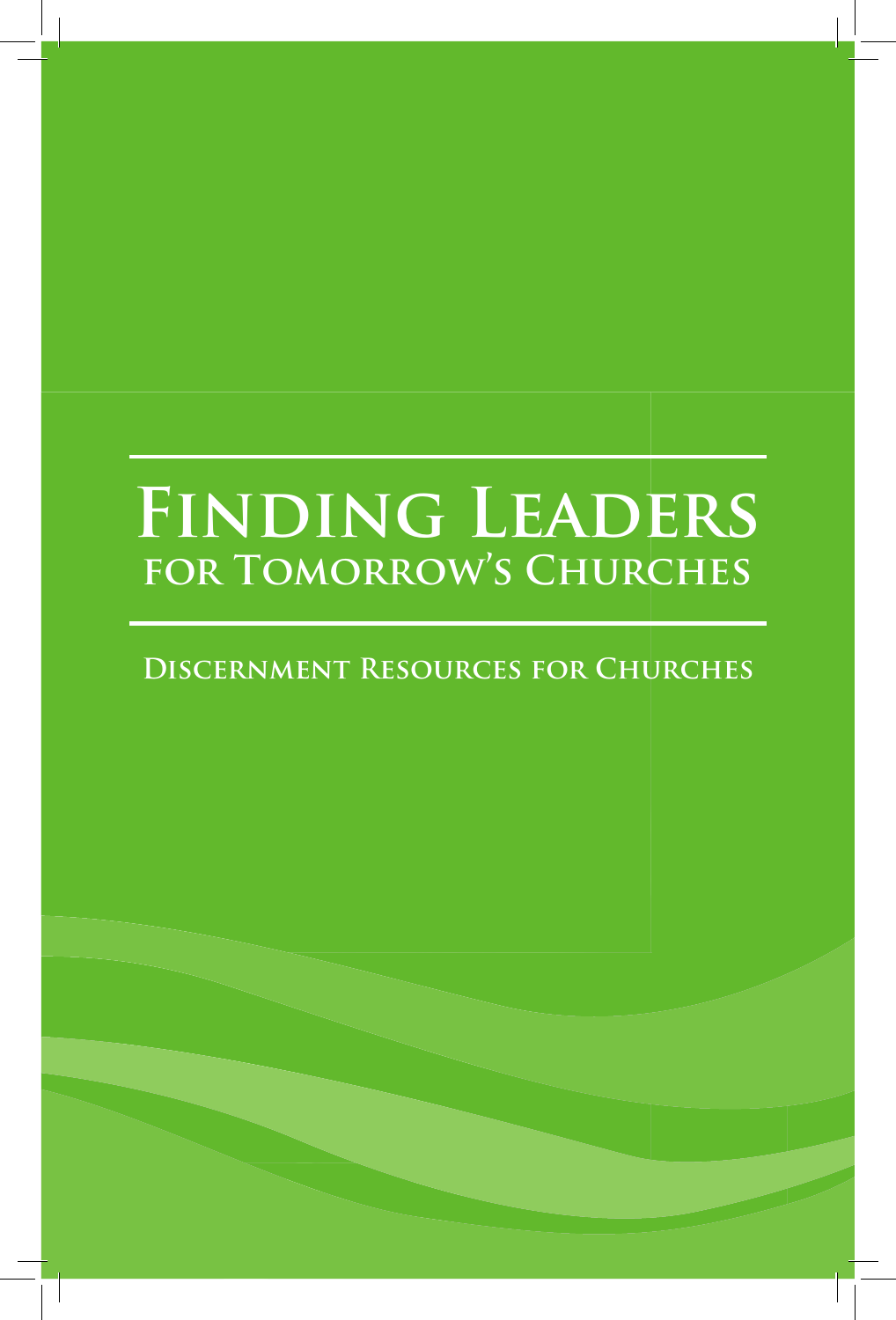Copyright © 2007 by Leadership Development Canadian Conference of MB Churches and Kindred Productions Winnipeg, MB R3M 3Z6 and Kindred Productions, Hillsboro, Kansas, 67063.

First edition published in 2004.

Scripture quotations are taken from the Holy Bible, New Living Translation, copyright 1996, 2004. Used by permission of Tyndale House Publishers, Inc., Wheaton, Illinois 60189. All rights reserved.

Written by John Neufeld, Leadership Development, Canadian Conference of MB Churches.

ISBN: 978-1-894791-14-4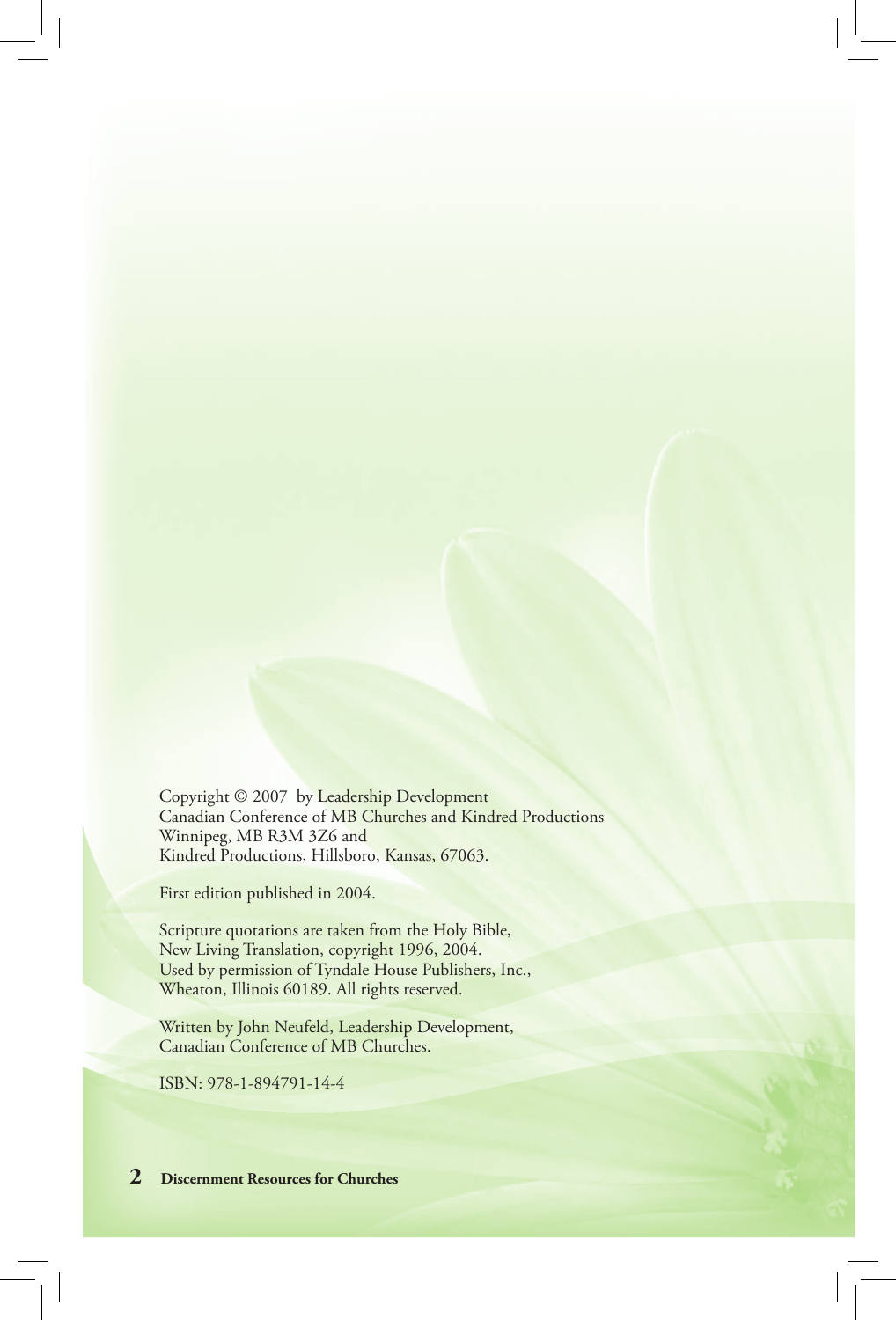# **Contents**

# **Discerning Leaders for Ministry ............... 5**

1. The Responsibility of the Congregation .......... 5

2. Practical Steps in Calling Someone to Vocational Ministry .........................................9

# **Appendix A Qualities for Ministry Guide .................. 20**

# **Appendix B Sample: Mentoring Relationship Agreement/ Growth Covenant ................................... 30**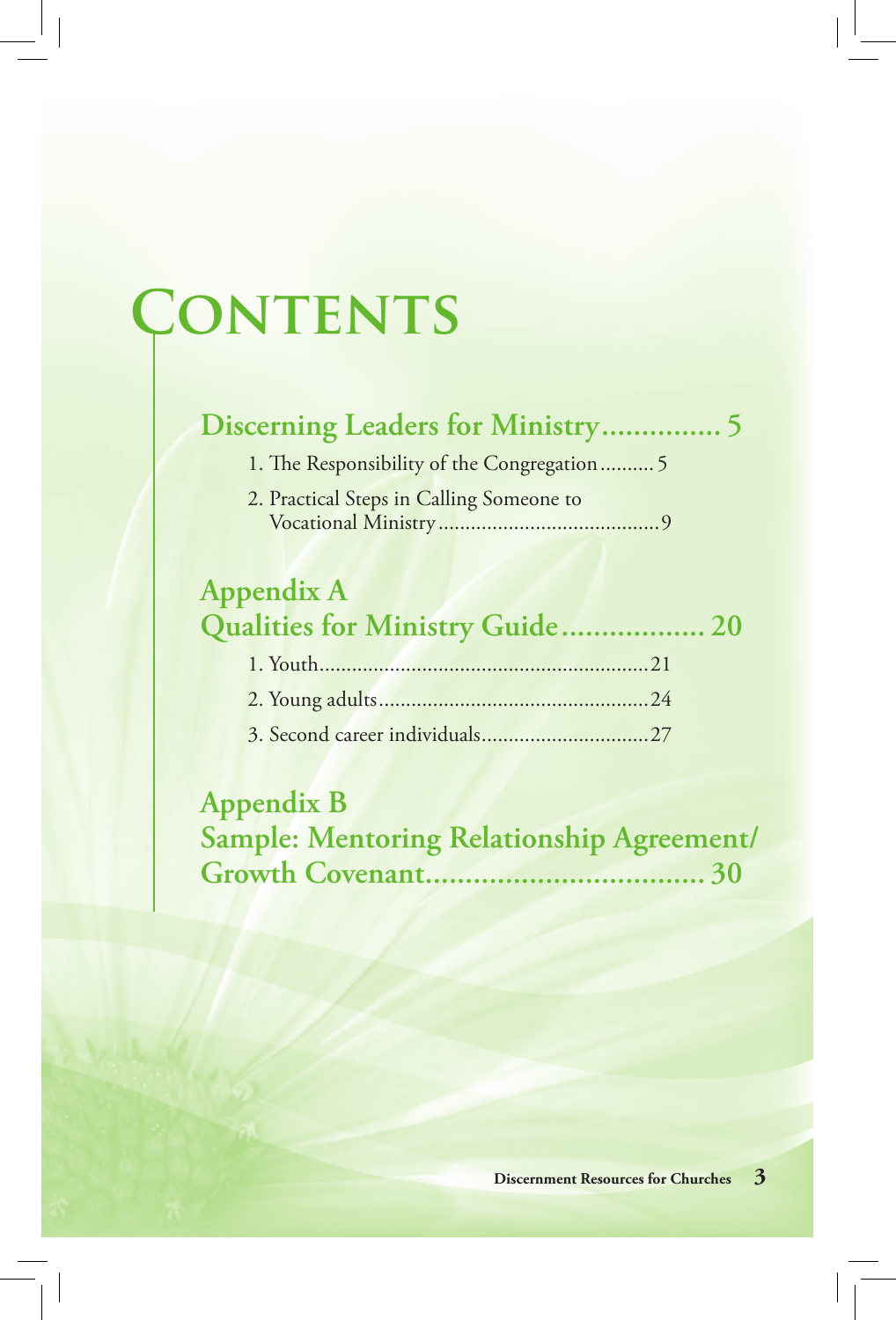# **Introduction**

The story is told of a young person who was asked by an elder in the church, "So you are still teaching? When will you make the move and become our pastor?" The reply came quickly, "When the church asks me to make the change." Within a year the junior high teacher was a pastor. Why? The church asked him to make a change.

As a church we are often surprised when people we thought might become pastors or missionaries pursue other vocational choices. At the same time we may be suspicious of those who have a single-minded pursuit of ministry as a vocational choice.

This guide is intended to assist churches and individuals in finding a balance between individual initiative and the call of the congregation. It includes:

- Suggestions for an overall approach to discernment
- The underlying values and philosophy that shape this process
- A listing of qualities to help churches identify potential leaders, and
- Detailed practical guidelines to the discernment process

The processes and resources provided in this document should be used thoughtfully, adapted to the local context, and bathed in prayer.

Even though one element of this document may apply more to either an emerging leader or those responsible for leadership development, close attention should be given to each part so that all involved can grasp the "big picture" of the discernment process. Using these materials will help you nurture emerging leaders as they grow into the calling the church has placed upon their lives. The contents may be adapted for your use or photocopied as needed. Updated versions of this resource are available at www.mbconf.ca.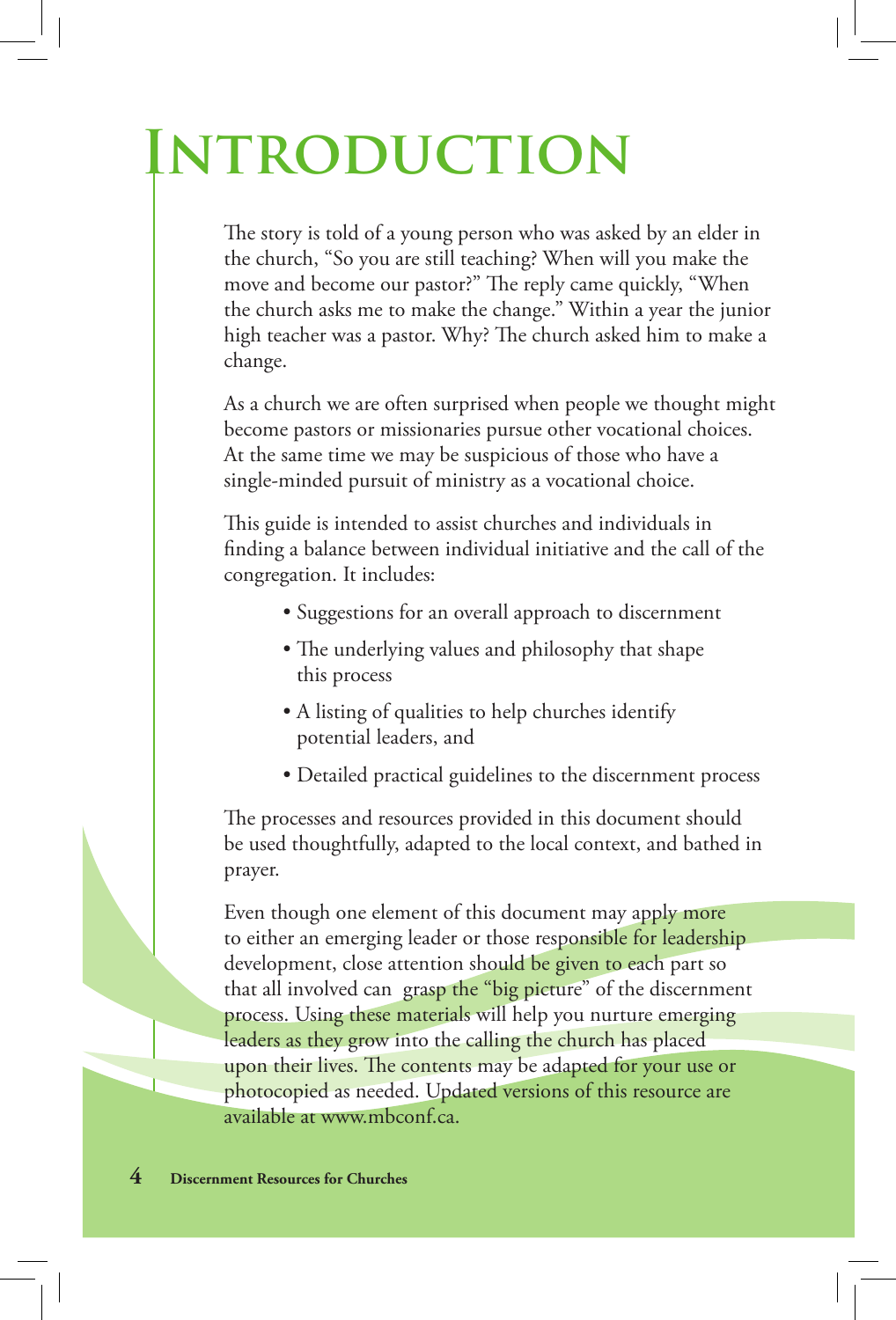# **Discerning Leaders for Ministry**

# **1. The Responsibility of the Congregation**

One of the most important decisions churches make is who will lead us.

Sadly, many churches have embraced the notion that leaders are made elsewhere and that we can go "shopping" to find the leader who is suitable to our context. But ideally, the process of producing leaders is more like giving birth and less like shopping. The church ought to be the womb in which we grow leaders, with the initiative and responsibility for calling persons into ministry resting with the congregation. How amazing to realize that God has entrusted us with the privilege of calling emerging leaders into ministry and discipling them towards maturity. This practice is called discernment.

Too often the church has waited for leaders to show themselves, and then embraced them. The downside of this approach is that an individual's sensitivity and obedience to the Holy Spirit is the hinge on which leadership development turns. In some cases, self-selecting leaders may approach ministry with inappropriate motivations or with a poorly-developed character and skills. Not surprisingly, these leaders often do not last.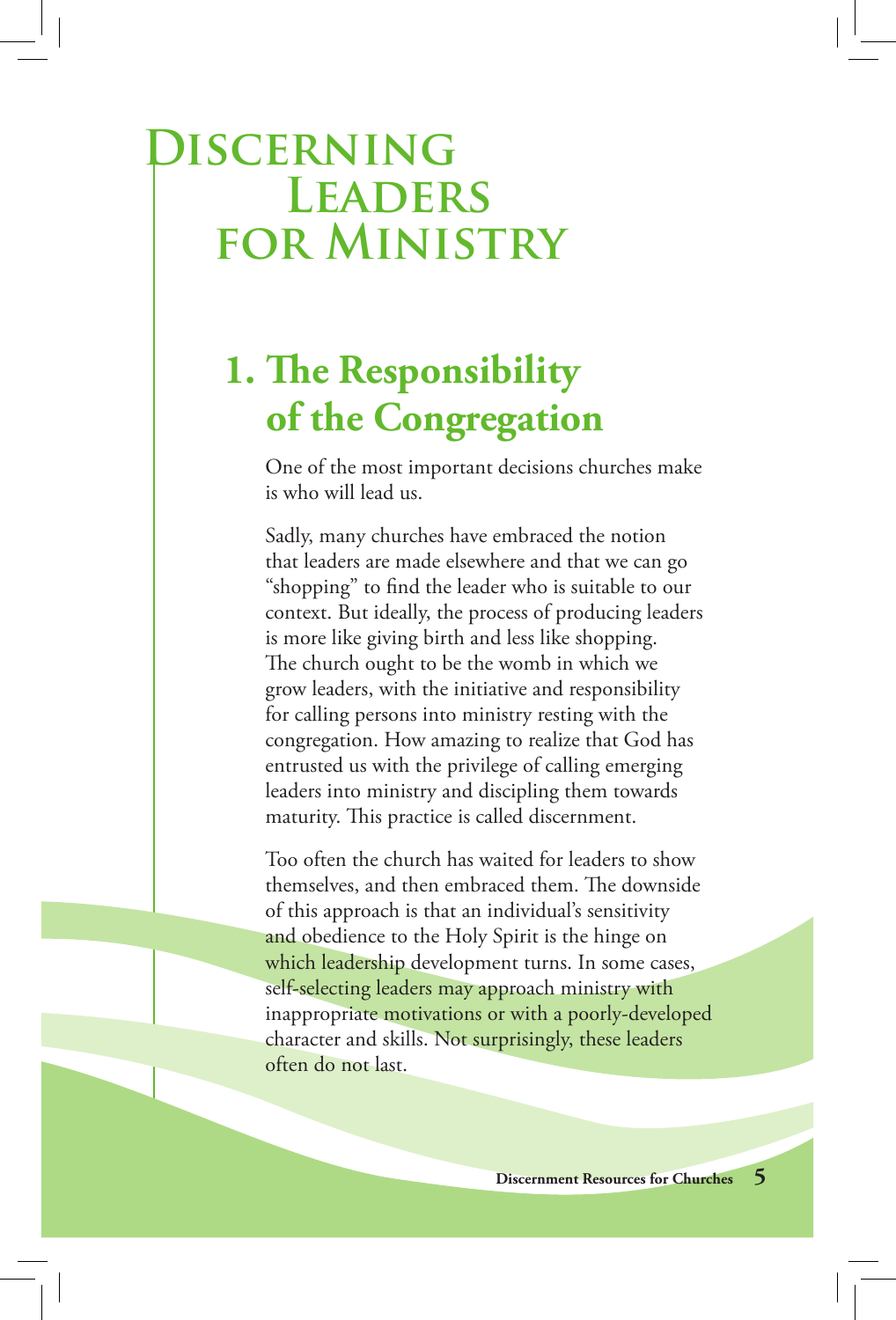Alternatively, the church looks for leaders to address a point of need. Unfortunately, need-driven recruitment usually results in a game of musical chairs where leaders are well shuffled but few new leaders are developed. These trends frequently result in a shortage of suitable leadership in the church.

A congregation's beliefs about calling people into ministry will determine what that church is willing (or not willing) to do. Our convictions about the balance of personal initiative and congregational initiative will greatly affect how our church discerns and empowers emerging leaders. Exploring these convictions is essential to creating a climate for calling people into ministry vocations.

For the church to truly fulfill its purpose, we must seize the truth that God has called us to pray to the Lord of the harvest for workers (Luke 10:2). Then we will need to become attentive to the work God has given to the church in developing and calling people into ministry. The quality of our discernment process directly affects the future of the church. As we bathe this process in prayer we find that God provides the leaders we need.

Reclaiming the role of the congregation as the discerning community that helps leaders develop requires that we critically reflect on how individualistic we have become. We have to turn and embrace a gospel that takes seriously the importance of the community of faith in shaping the ministry of individual believers. We must not underestimate how difficult it is to embrace the responsibilities of being such a discerning community. Even when we embrace this vision for leadership development, we will sometimes find it uncomfortable. It will need to be intentional.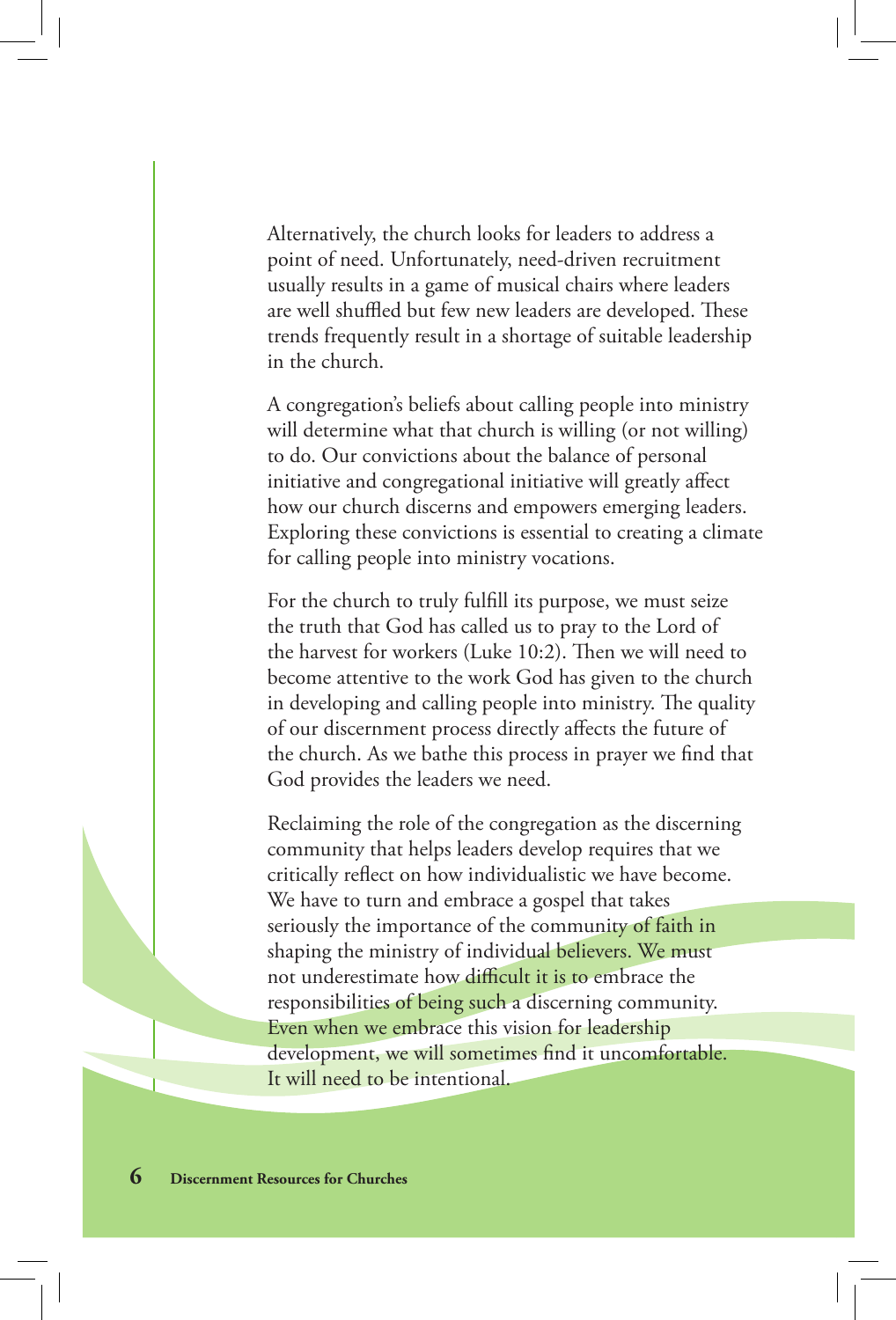### **Consider the biblical stories of people being called into ministry. How do these stories shape our thinking and practice?**

- 1. Many leaders, such as Timothy, are called by their community and have no "dramatic" call story. However, these leaders all have a conviction that they are called and they must be obedient.
- 2. When God dramatically calls an individual such as Moses, Mary, and Paul – it is often an unexpected, surprising and sometimes unwelcome event that changes the course of the person's life. While God does sometimes call people in this way, to desire or prefer God's dramatic intervention in our decision-making process is also to reject our responsibility to be discerning people.
- 3. Leaders grow and change. Consider leaders such as Josiah, David, and Peter who started ministry when they were immature but who increased in their maturity.
- 4. Communities always shape their leaders. A strong theme in Scripture is the interaction of God's people and their leaders (examples include Joshua and Nehemiah). In a very real way, the people of God have always had to discover and recognize their leaders before they could follow them.

Leaders come in many different shapes and sizes. When we have a shopping mentality, we pick leaders we like, and the reasons for our choice are often superficial or obscure. When we are committed to giving birth to new leaders we must adjust our thinking in a number of ways: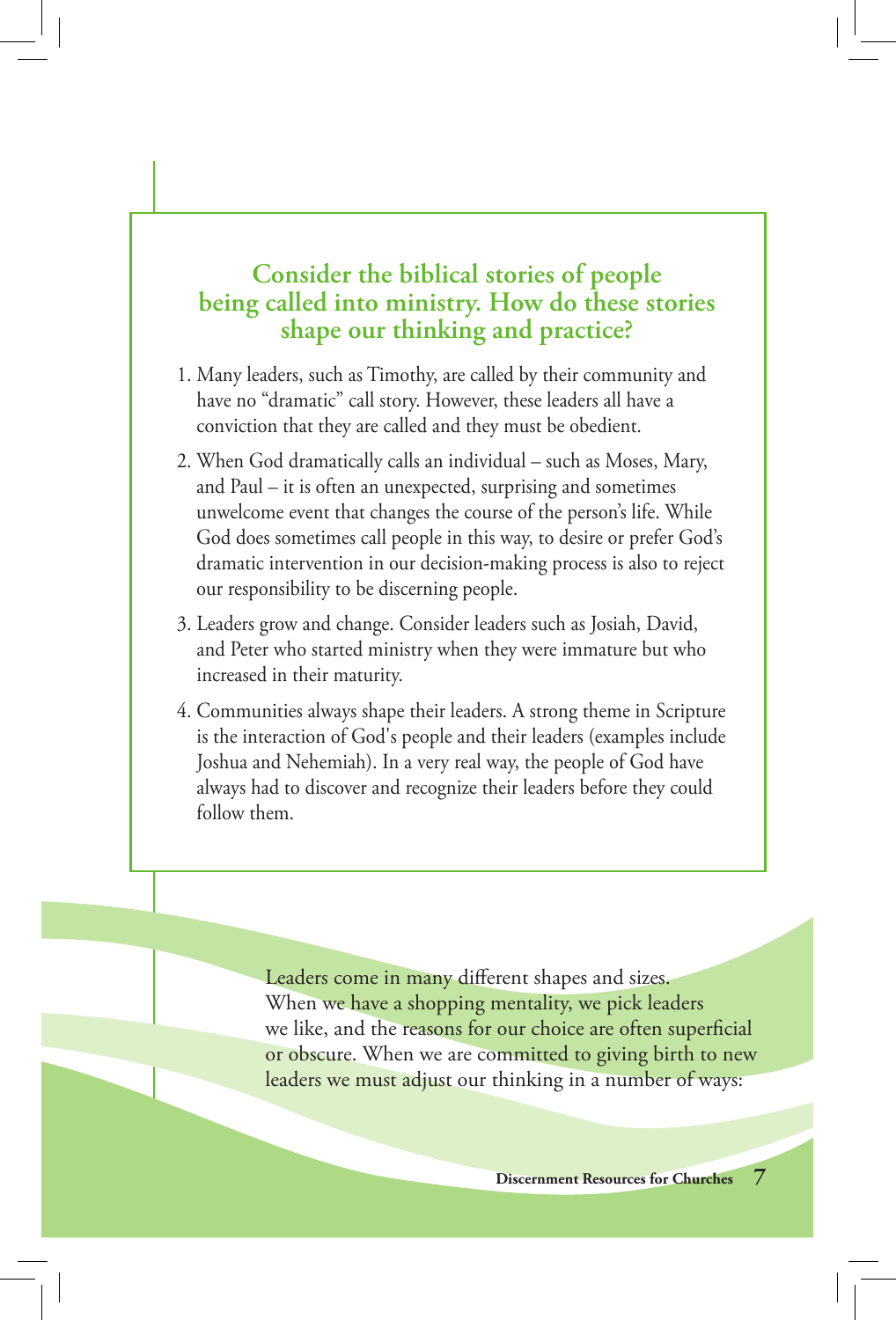First, we shouldn't just look internally for people we "like" who can do the job. We must learn to recognize emerging gifts and abilities in people who may be very different from us in temperament and personal style. Secondly, we need to learn to recognize undeveloped leadership potential and nurture these people into mature leaders. To do this, we must remember who it is we want to lead us. To further explore the development of a leader and growth in Christian maturity, study the brochure *Description of a Growing Disciple*, found at www.mbconf.ca.

If the church is going to identify and nurture the next generation of pastors and congregational leaders, we need to incorporate the following responsibilities:

- 1. Leadership development is a key ministry function of church leaders.
- 2. Congregations are responsible for intentionally engaging in the discernment and development of spiritual giftedness.
- 3. The local church takes the initiative in calling people to consider the challenge of Christian leadership and ministry vocations.
- 4. Individuals need to be open to the church's guidance about leadership opportunities, including the call to pastoral ministry.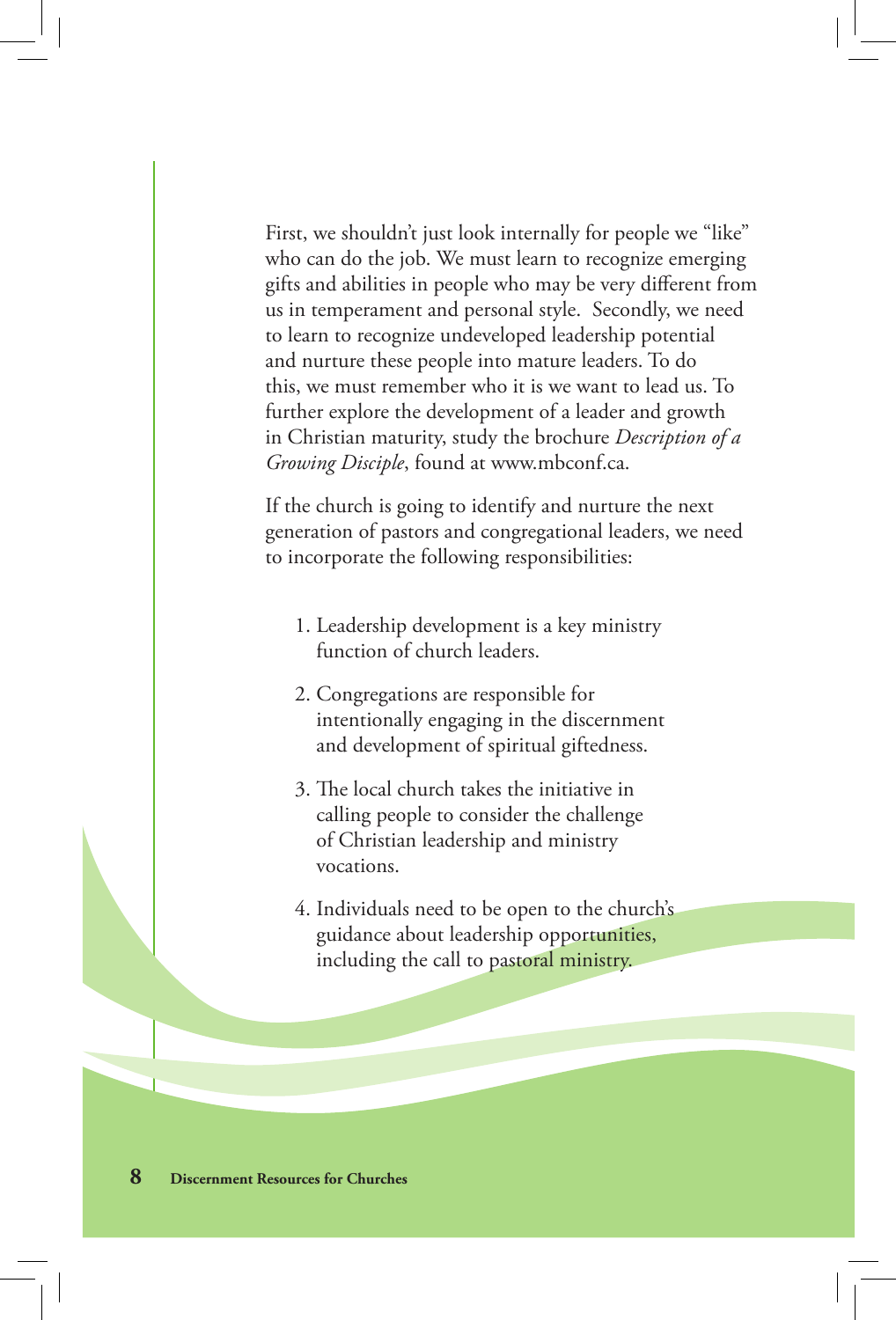# **2. Practical Steps in Calling Someone to Vocational Ministry**

Discernment is more of an art than a science. It is rooted in relationship and is a creative and dynamic process. Discernment is intended to provide affirmation and direction. It should open doors and create opportunities for success. Through discernment, we celebrate, guide, bless, and support someone − whether, in the process, an individual is led toward or away from vocational ministry.

This section suggests a process by which discernment can move from being an idea to a workable process.

## **Focus on the Goal**

Jesus commanded his followers, "Pray, therefore, the Lord of the harvest to send out workers into the harvest, for the harvest is plentiful, but the workers are few" (Luke 10:2). As a church we play a central role in the future of God's plan by calling people to respond to God's invitation to join the harvest. The need for more pastors, missionaries, and leaders will increase as our vision of God's harvest grows. Your congregation must understand the vital importance of being a calling and sending church if you are going to discern and nurture someone into ministry. This understanding must be developed both among the leadership of the church and among the congregation as a whole.

*Our goal is to become a growing, reproducing Christian community that makes an impact in our world.*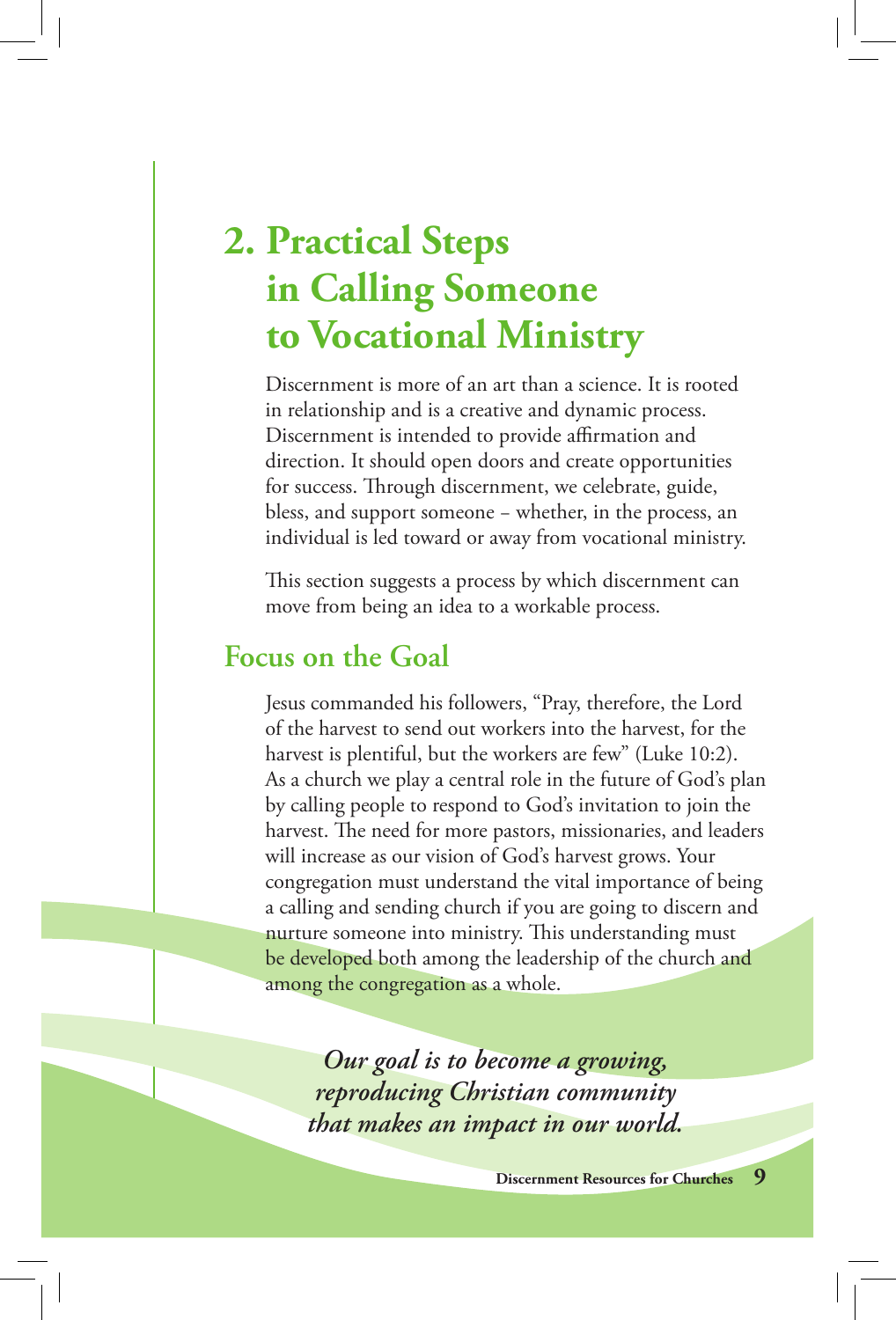## **Make Leadership Development a Priority**

- Identify those who already carry the mandate for leadership development. This can be done by asking, "Who is responsible for some aspect of leadership development in our church?"
- Assemble this group and compile a list of the leadership development activities already in place.
- Empower a team to create a plan for leadership development, coordinating activities, and financial resources. Challenge them to identify individuals who may have the potential gifts, aptitudes, and abilities to entertain a call to Christian leadership and pastoral ministry.
- Assess whether sufficient financial resources are available to support these leadership development plans.

## **Plan a Church Vocational Emphasis**

- Give profile to the growing need for pastors, missionaries, and church leaders.
- Encourage people to pray about this growing need on a regular, long term basis as well as through designated periods of corporate prayer and fasting.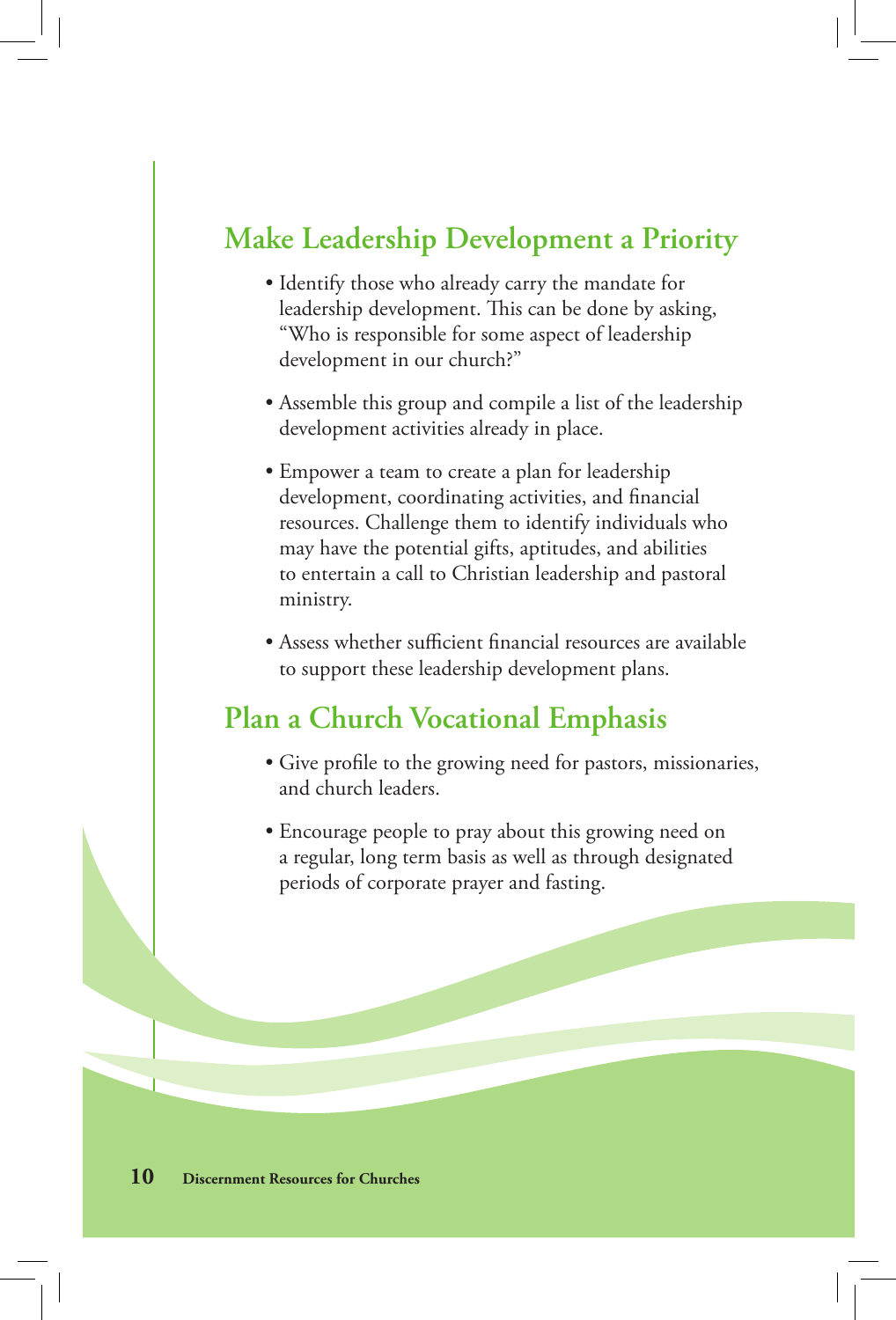# **Know the Qualities that Suggest Leadership Potential**

The traits described in the Qualities for Ministry Guide (Appendix A) help identify those who could be encouraged towards Christian leadership and ministry vocations.

- Reword the qualities and clues to reflect your church context.
- Spend time in your leadership development team praying and discussing about persons within the congregation who appear to have the needed qualities.
- Identify who will invite them into the discernment process.

### **Plan a Discernment Process**

A discernment meeting is part of the overall strategy for leadership discernment, and is intended to help congregations identify a person's suitability for pastoral ministry, global mission, or church leadership. A discernment meeting is an opportunity for a team of people to provide wise counsel for the benefit of an individual and the church. It will help determine a clear picture of an individual's character and giftedness and will naturally lead to creating a plan for testing of gifts, and encouraging growth in ministry. It should also suggest a direction for future service.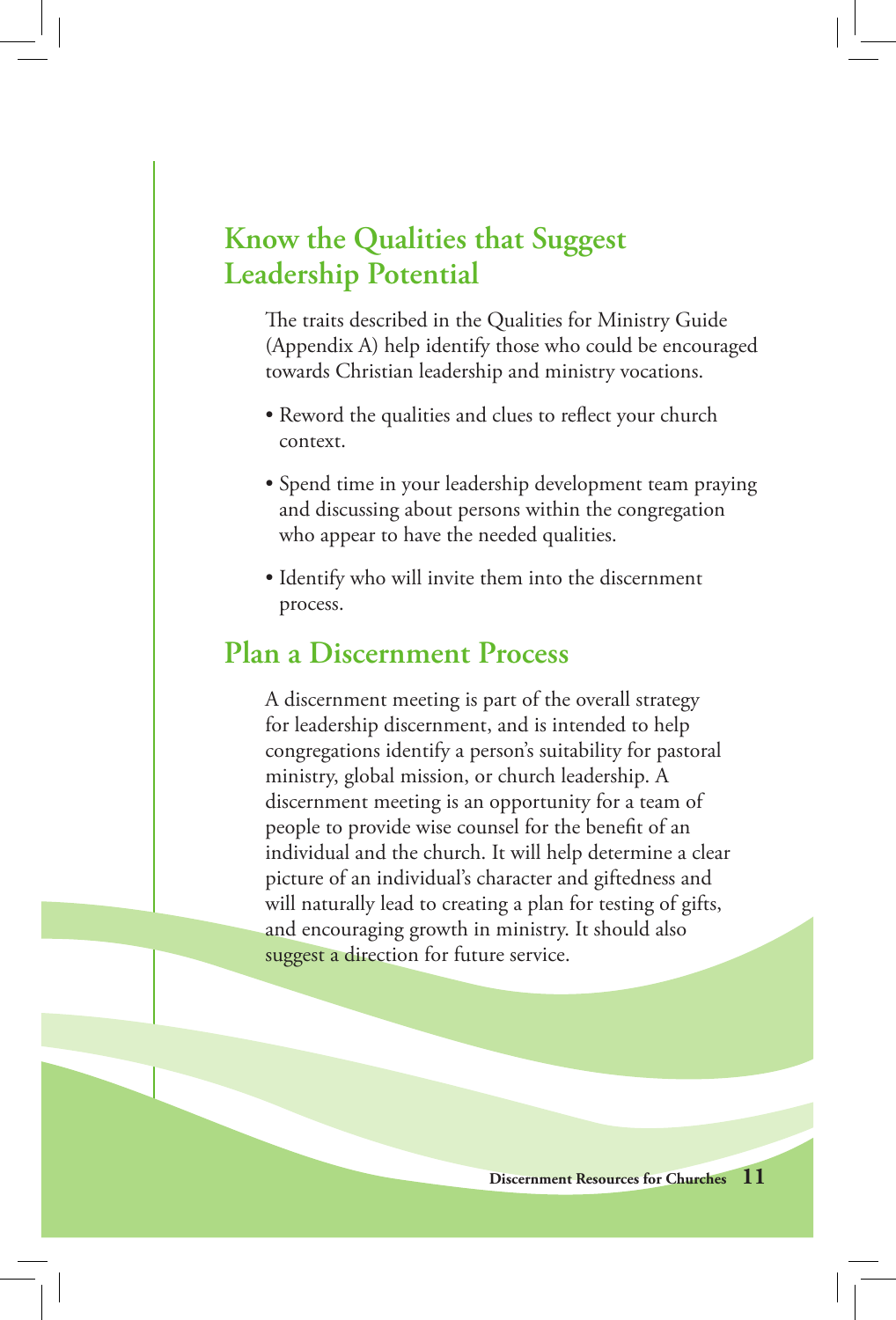#### **a) Choose a Discernment Team**

A discernment team is a small group of individuals selected for their ability to pray, share wisdom, and create opportunity in the discerning process around a particular emerging leader. Participants should include a pastor and church leadership representative, a spouse or family member, several peers of the emerging leader, significant mentors or co-workers in the church, and, if appropriate, a colleague in employment or education. A different combination of individuals may be chosen for the discernment process for each emerging leader. Participants should represent a cross-section of personality styles and each should possess a healthy self-awareness so they can be discerning of the candidate without introducing too many personal biases and issues. Participants should know the candidate reasonably well, and should be people whom the candidate respects and whose insight would be accepted and valued.

Members of the discernment team must commit to seeking what is best for the emerging leader, confidentiality, the success of the action plan, and completing all assigned preparation in advance of the discernment meeting. Members of the discernment team must be gentle, honest, and loving, but also candid and direct. Members of the discernment team should pray for the candidate throughout this process, asking God to give wisdom and insight.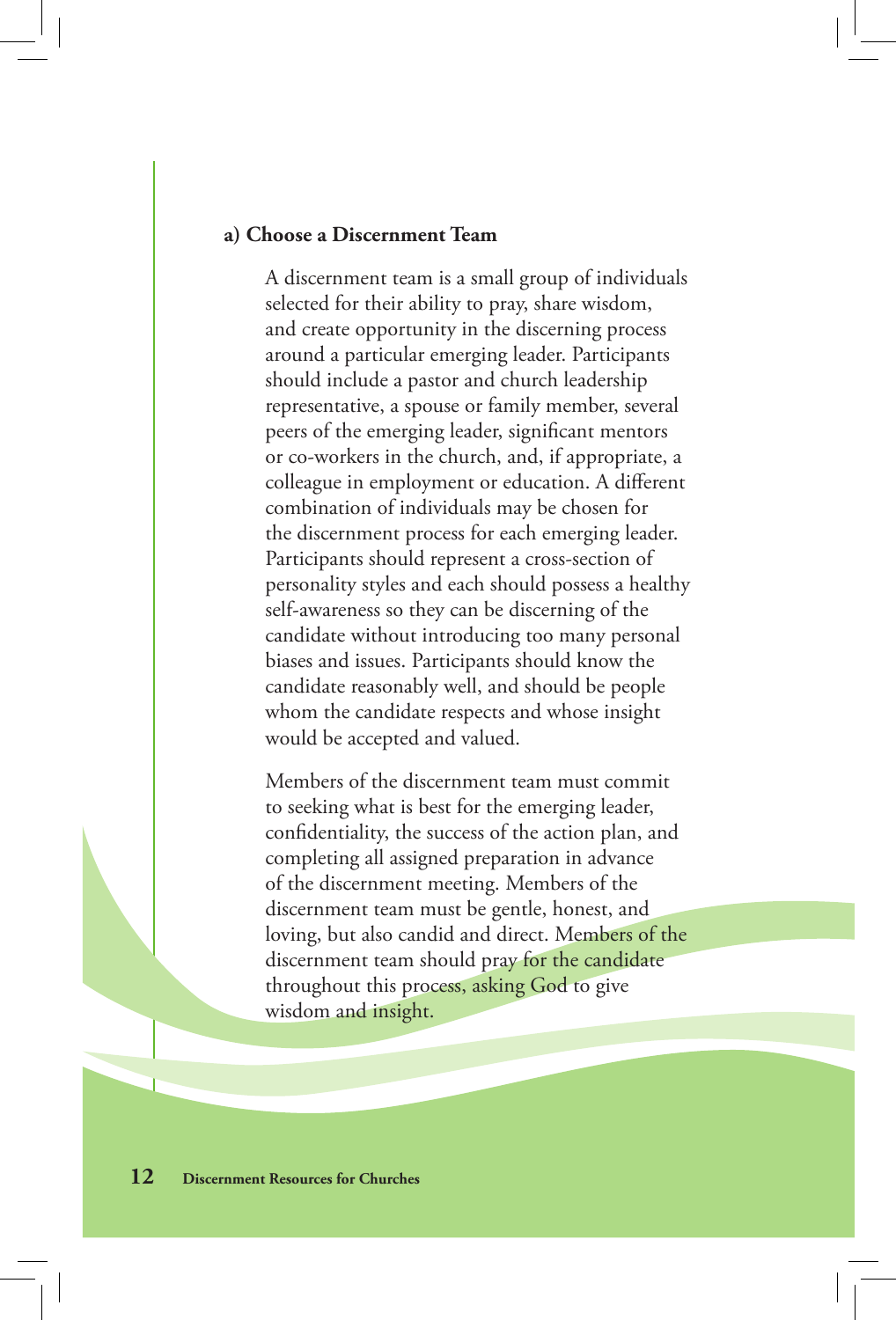#### **b) Appoint a Discernment Team Leader**

The person leading the discernment team will guide both the emerging leader and the discernment team through the process of discernment.

The person leading this process must clarify that all participants commit themselves to honest sharing. This includes saying difficult things in loving ways, and mentioning everything that is relevant. Omitting or withholding relevant information is not helpful and in fact, is a matter of dishonesty.

The discernment team leader is responsible to keep the meeting on course, to keep the goals in mind, and provide summaries or clarification of comments, to encourage the difficult things to be said in gentle ways, to keep a celebrative atmosphere, and to summarize what has been said after each section to focus the team's thinking and provide a transition to the next section.

#### **c) Prepare for a Discernment Meeting**

The leader of the discernment process should meet with the emerging leader to agree on the timeline and elements of the discernment process. The leader of this process must emphasize to the emerging leader the importance of preparing for the discernment meeting. Self-awareness on the part of the emerging leader is necessary for the success of this process. If you cannot reflect on who you are, it is questionable whether you will be able to receive the discernment of others.

The Qualities for Ministry Guide in Appendix A of this document is another useful resource in preparing a personal profile. Additional tools, resources, and inventories that help develop self-knowledge can be found at www.mbconf.ca or by calling the administrator of the Leadership Training Grant Matching Program at 1-888-669-6575.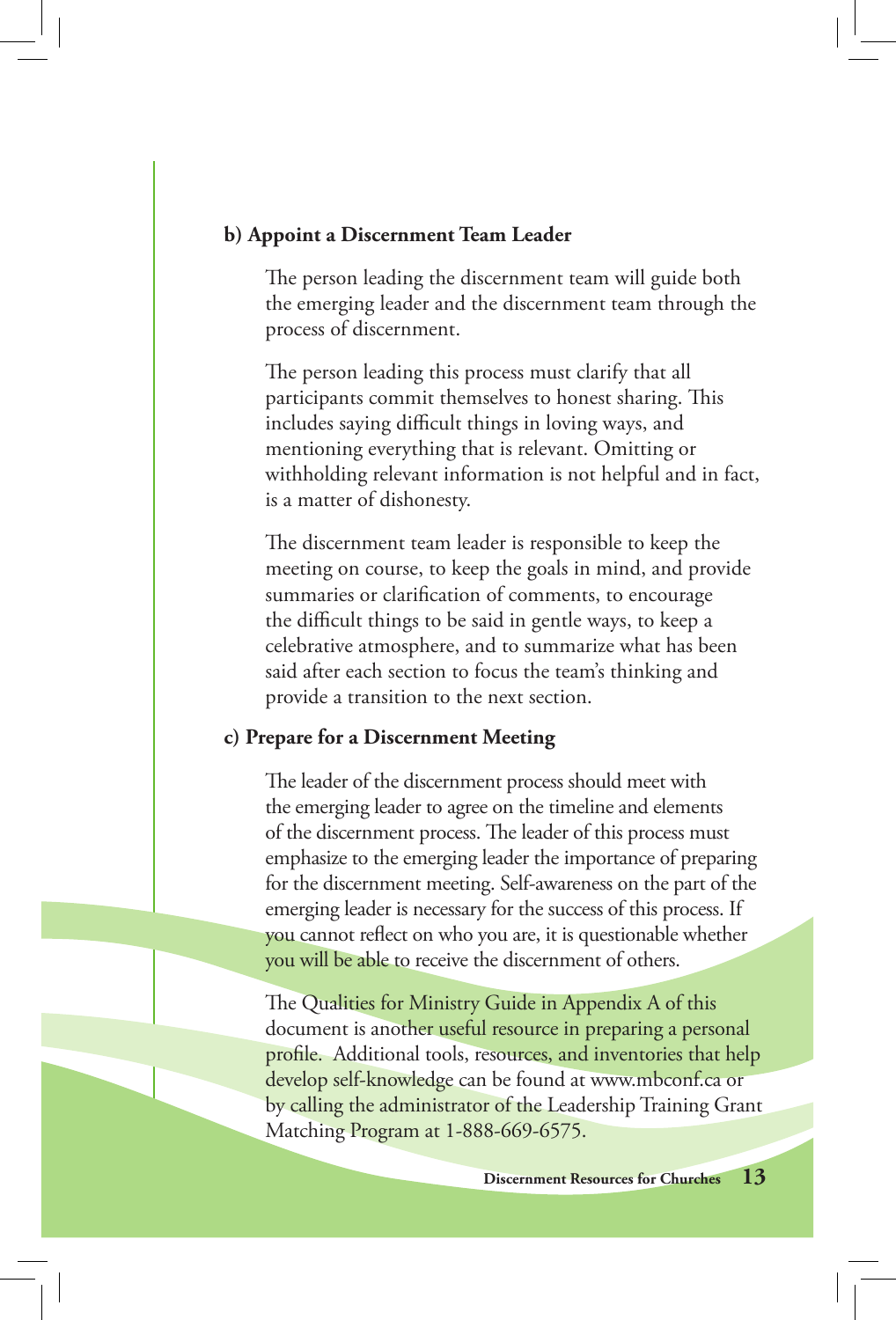- $\blacksquare$  As the emerging leader, prepare a personal profile. Such a profile should include:
	- A description of significant transition points in your life and how they have shaped you.
	- Description of church, school, and community involvement. Please comment on these, noting which you would do again and which you would not repeat. What opportunities would you take in the future that you have missed?
	- Description of talents, abilities, and spiritual gifts.
	- Personal reflections on your own character. A good measure of character is the fruit of the Spirit. Which ones are mature and which ones need the most attention to come to maturity?
	- Description of own personality, including how you relate to people, how you respond to unknown situations, and approach problems or difficulties.
	- Your testimony.
	- Statement of career goals and/or ministry objectives. Complete this section with a few "If I could..." statements. These will help identify areas to develop or move towards in the future.
	- Your resume.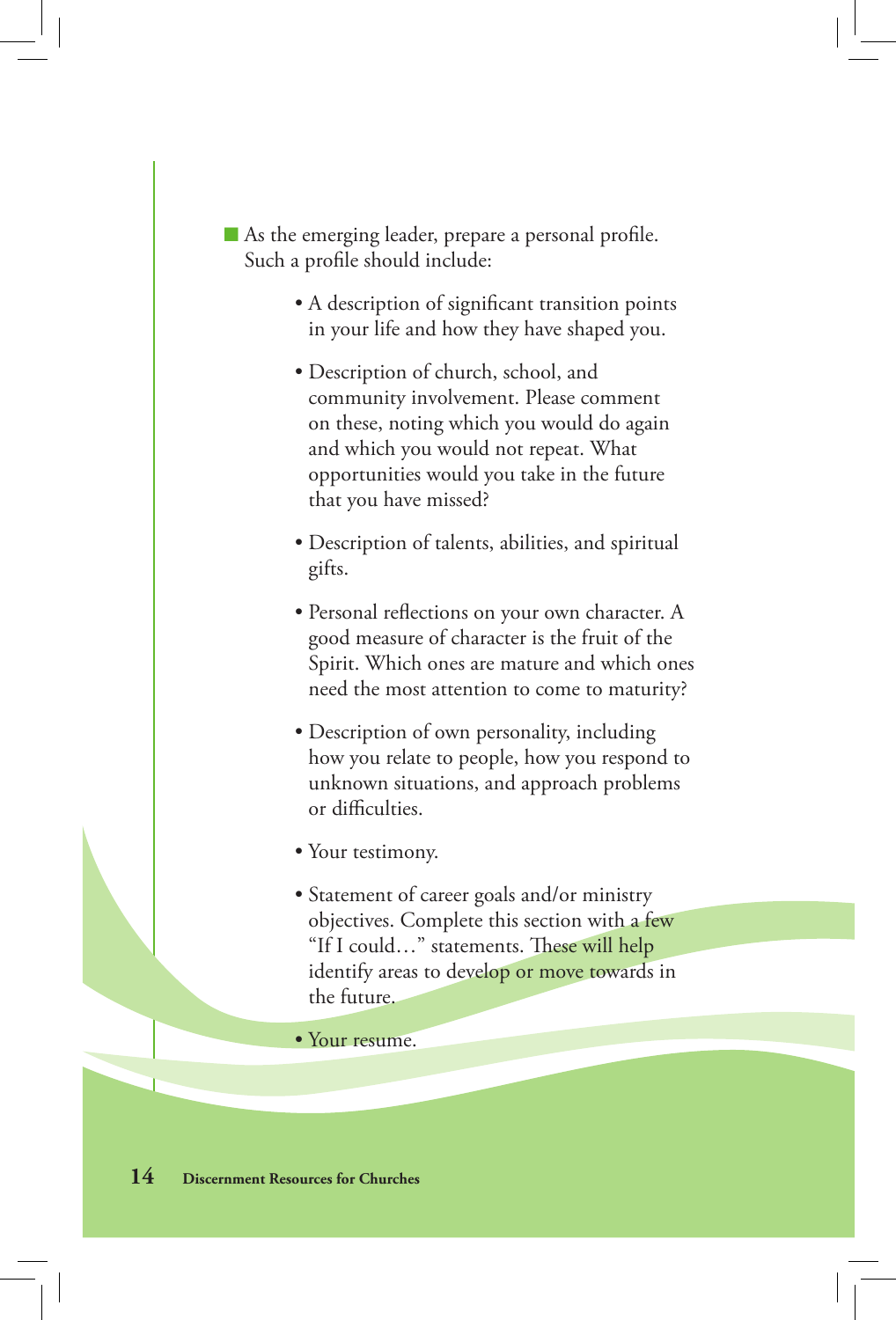- $\blacksquare$  The emerging leader and the leader of the discernment process meet and discuss the personal profile, with the leader helping the emerging leader see whether the profile is complete and ready.
- Members of the discernment team prepare written reflection on the emerging leader's suitability for the desired ministry direction. This reflection identifies their talents, abilities, and spiritual gifts, as well as evaluates the emerging leader's character and maturity in each fruit of the Spirit. These reflections should be both affirming and cautionary.
- $\blacksquare$  Copies of the emerging leader's personal profile are distributed by the leader of the discernment team to all members at least one week in advance of the discernment meeting.
- Each member of the discernment team reads through the profile, adding notes, insights, and questions. The team members think of areas that may have been missed as well as prepare affirmations and encouragements for the candidate.
- Discernment team members are encouraged to meet individually with the emerging leader on an informal basis to ask questions.
- Discernment team leader chooses location and time for the discernment meeting, allowing three hours for the meeting.
- Discernment team leader appoints a member of the discernment team to take detailed notes of the meeting.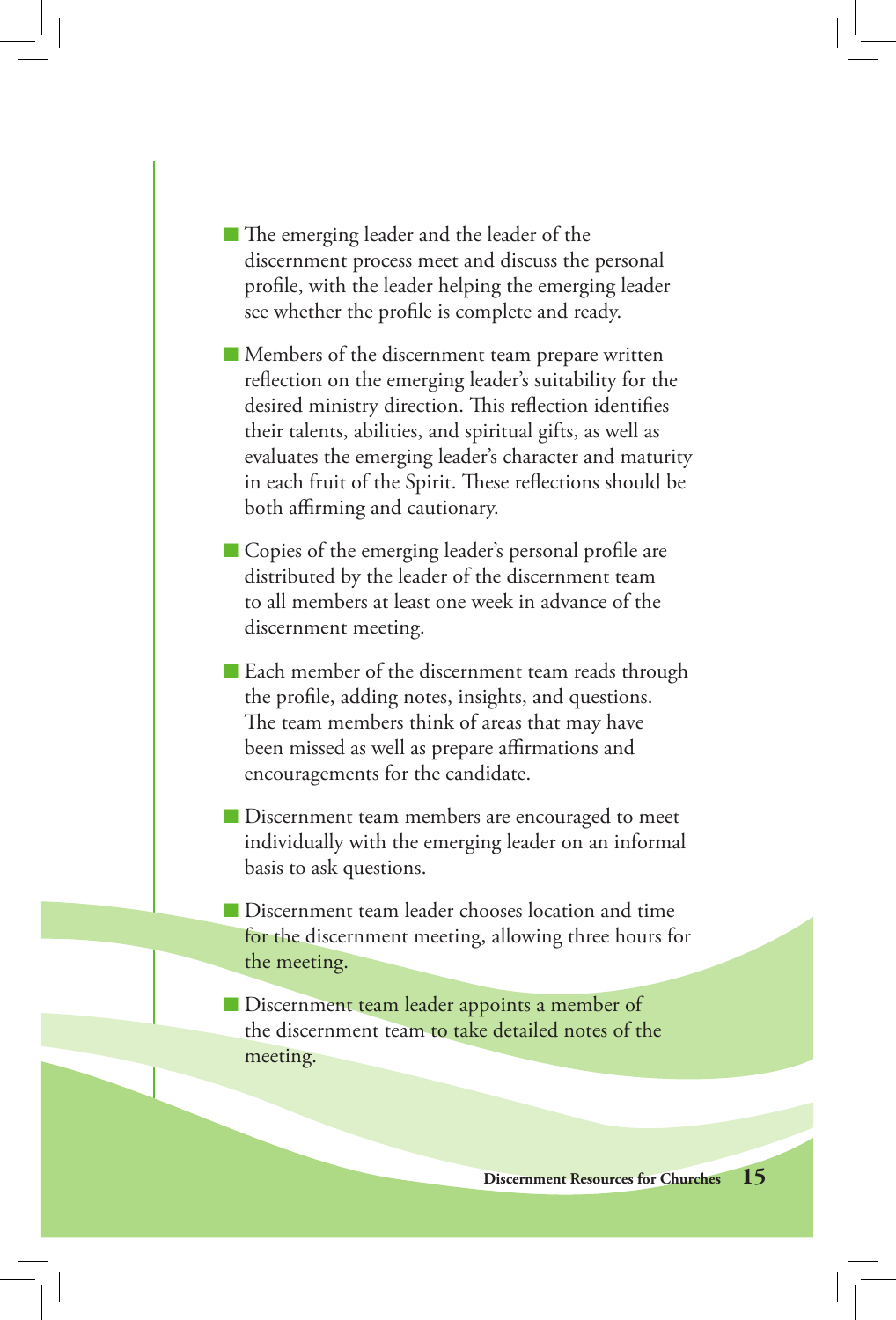#### **d) Hold a Discernment Meeting**

The actual discernment meeting should be a time of celebration and sharing about the candidate in comfortable surroundings with refreshments provided.

- Prior to meeting with the emerging leader, gather as a team to pray and talk through the process.
- Begin with prayer and verbal instructions on how the meeting will proceed. Outline the goals of the meeting.
- Give the emerging leader an opportunity to briefly share his or her story and some reflections on the profile s/he prepared.
- Provide opportunity for questions, comments, and affirmations based on what was verbally shared.
- Ask what specific counsel this team will give to the candidate regarding the future, and what recommendations they will make to the church. Also, ask how each person in the team will seek to nurture, develop, and provide opportunities for the candidate.
- Complete the process with words of wisdom and words of affirmation for the candidate. Allow the candidate to respond to the whole process. Finally, gather around the candidate and pray a prayer of blessing for him or her.
- Debrief the meeting without the candidate present. Determine specific recommendations.
- Review specific follow up assignments for team members.
- Communicate recommendations to candidate.
- Communicate recommendations to the church leadership and congregation.
- Prepare a written summary of results and recommendations of the discernment meeting.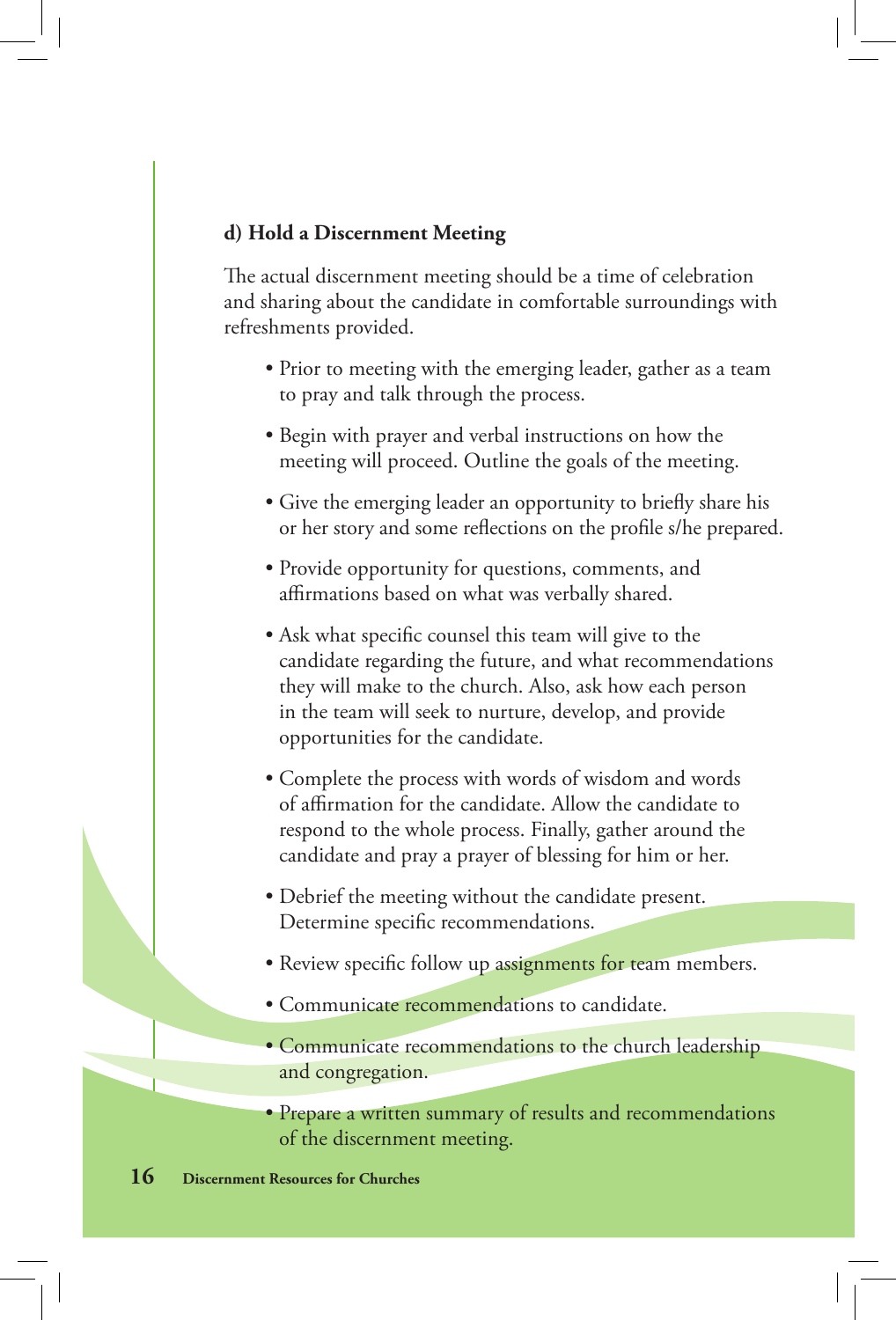*He is the one who gave these gifts to the church: the apostles, the prophets, the evangelists, and the pastors and teachers. Their responsibility is to equip God's people to do his work and build up the church, the body of Christ.* 

Ephesians 4:11-12

# **Recognize and Affirm the Call to a Ministry Vocation**

- Identify who will be responsible for nurturing this person's growth in ministry.
- Draw the general leadership of the church into affirming, nurturing, and supporting the emerging leader and taking ownership for the nurturing process.
- Determine specific individuals or teams to be responsible for walking alongside the emerging leader through the growth process all the way to ministry placement.
- Create an occasion to bless this emerging leader for ministry and to recognize his or her response to the call of God and the church to pursue ministry as a vocation.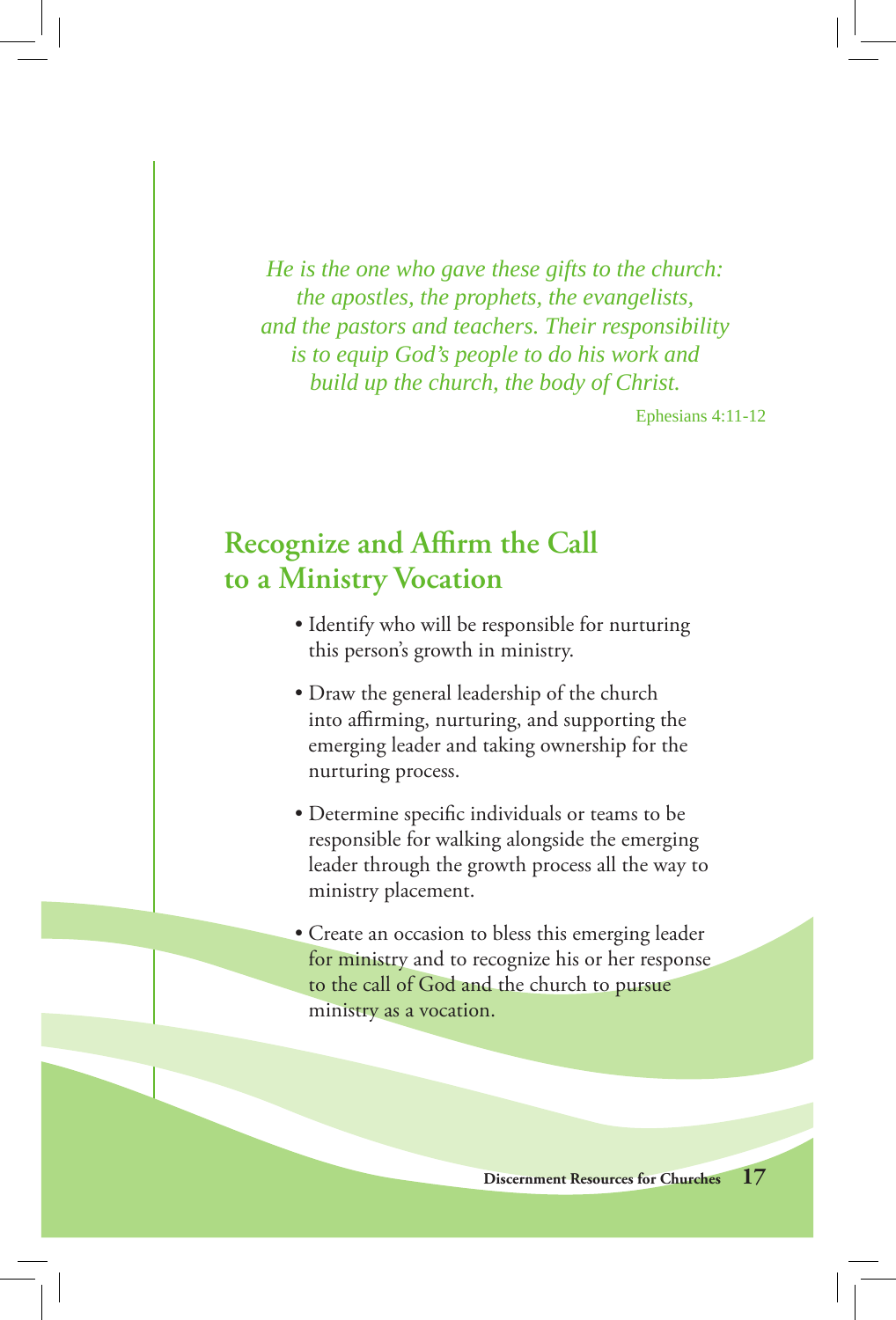# **Enter Into a Covenant with Each Emerging Leader**

A covenant that commits to nurturing the growth of an emerging leader is invaluable in guiding the learning process and assessing progress. This covenant should be simple and clear, outlining the responsibilities and expectations of all participants. See a sample covenant in Appendix B.

## **Provide Hands-on Experience**

Effective nurturing of potential leaders requires giving them opportunities to experience the activities required in a ministry vocation. Hands-on experience permits leaders to discover strengths, weaknesses, and interests, as well as creating opportunity to develop new skills, knowledge, and confidence. Ultimately these opportunities test and validate the call. *The Leadership Development Trail Map* and supplementary material at www.mbconf.ca offer a guide to the many types of experience that are necessary for the development of an emerging leader. The brochure can be used to chart a leader's growth.

# **Assist in the Educational Experience**

The church can be of tremendous help in determining what kinds of further training and education are necessary to prepare for ministry. Generally, this includes some combination of college, practical experience, and seminary. Another aspect of nurturing is providing financial support. Any assistance is a source of great encouragement. The Canadian Conference of Mennonite Brethren Churches partners with local congregations with a matching grant to significantly assist students with funds for tuition. See the Leadership Training Matching Grant Program at www.mbconf.ca.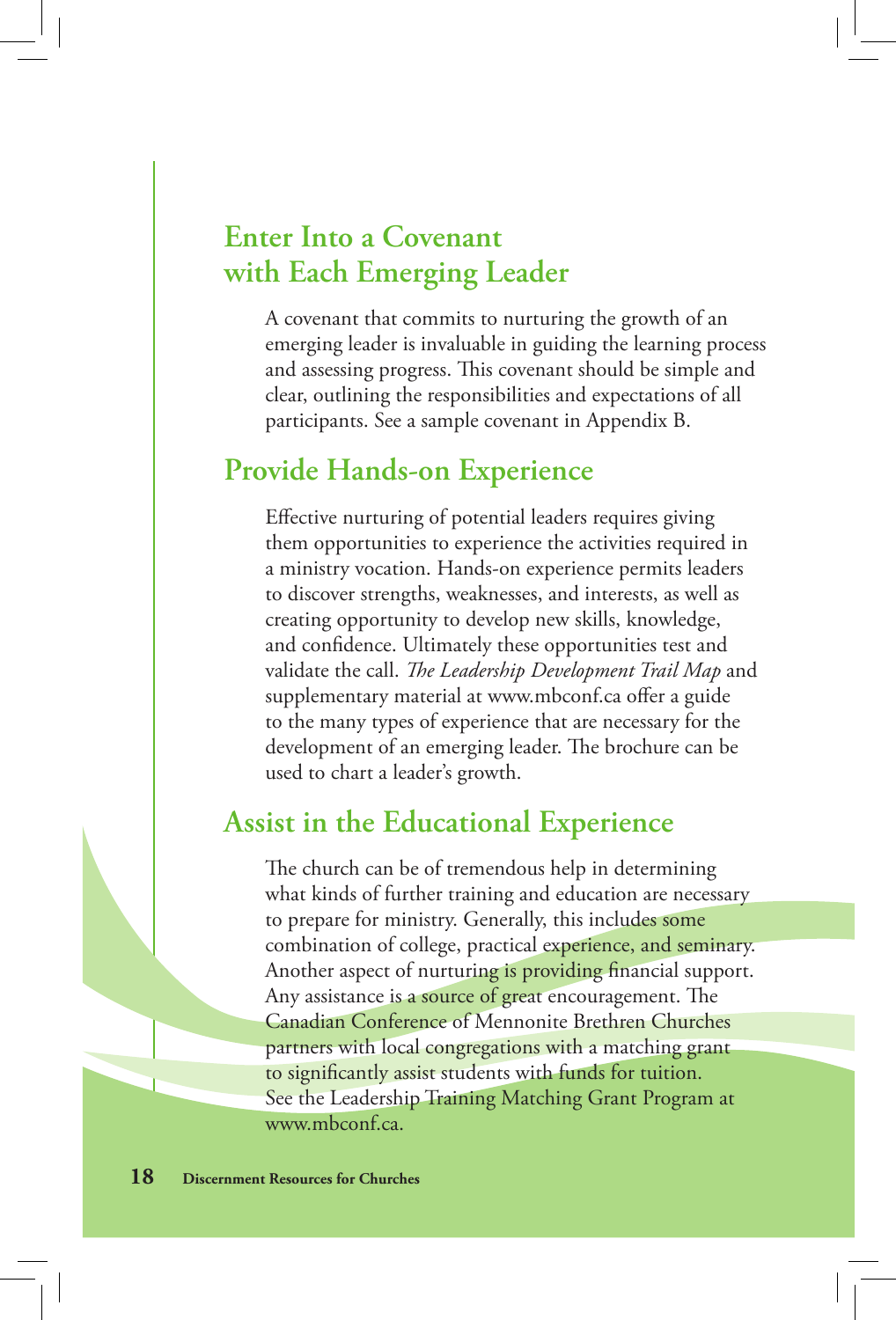# **Continue Contact and Support as a Sending Church**

Ongoing connection with a sending congregation significantly shapes a growing leader. A great deal of transition and change occur during preparation for and movement into vocational ministry. Accept the challenge of seeing the candidate through to success. Be in regular and meaningful contact with this individual. Demonstrate your care and support in tangible ways, which could include visits, care packages, cards, sending helpful resources, and assuring the student of the prayers of the congregation on his or her behalf.

### **Where to from here?**

You may be reading this guide through the eyes of someone seeking the discernment of your congregation, or you may be reading as a person within church leadership who has the opportunity to initiate the practice of discernment for ministry in your church. Take the opportunity to introduce the practice of discernment for ministry to others in your congregation and invite them to join you in a discernment process, using this guide.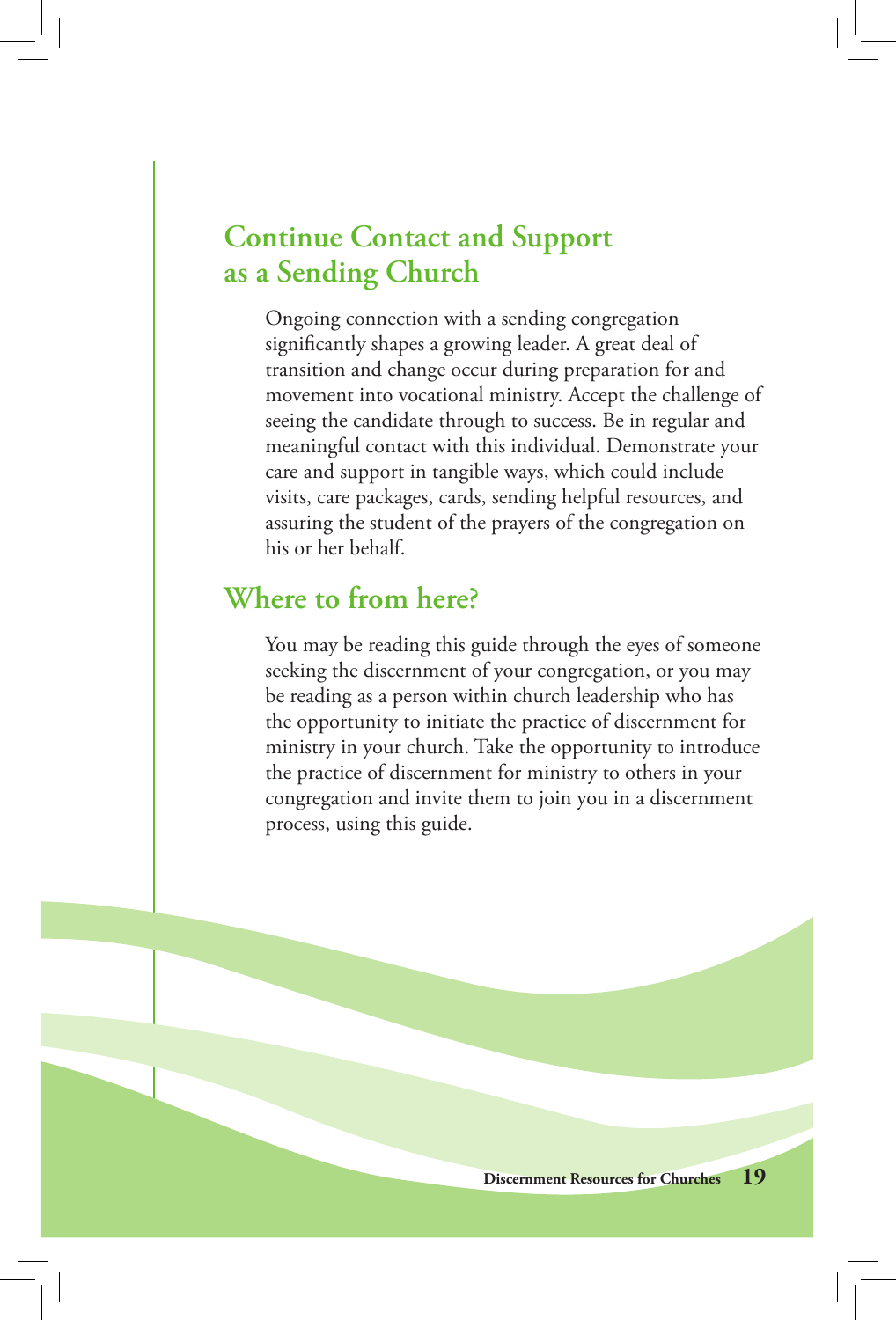# **Appendix A**

# **Qualities for Ministry Guide**

Congregations expect pastors to have particular skills, faith commitments, biblical understanding, and personality traits. As congregations engage in calling people into vocational ministry and nurturing these persons, we have to know what to look for.

While we cannot truly recognize another person's heart, there are clues in attitudes and behaviors that help us know when these qualities are present or growing.

Leaders can emerge in different life stages. Sometimes congregations discern leadership potential in youth. Young adulthood is a time for vocational decisions including that of ministry. Other people receive a call later in life. Qualities for ministry can look different at various stages of life. The following guide describes the qualities of ministry as they may appear at different life stages. Traits may appear in different ways depending on the life stage of the emerging leader, and how his or her experience builds on the foundational qualities of leadership.

As a leadership team, restate the qualities and clues to reflect the realities of your particular congregation.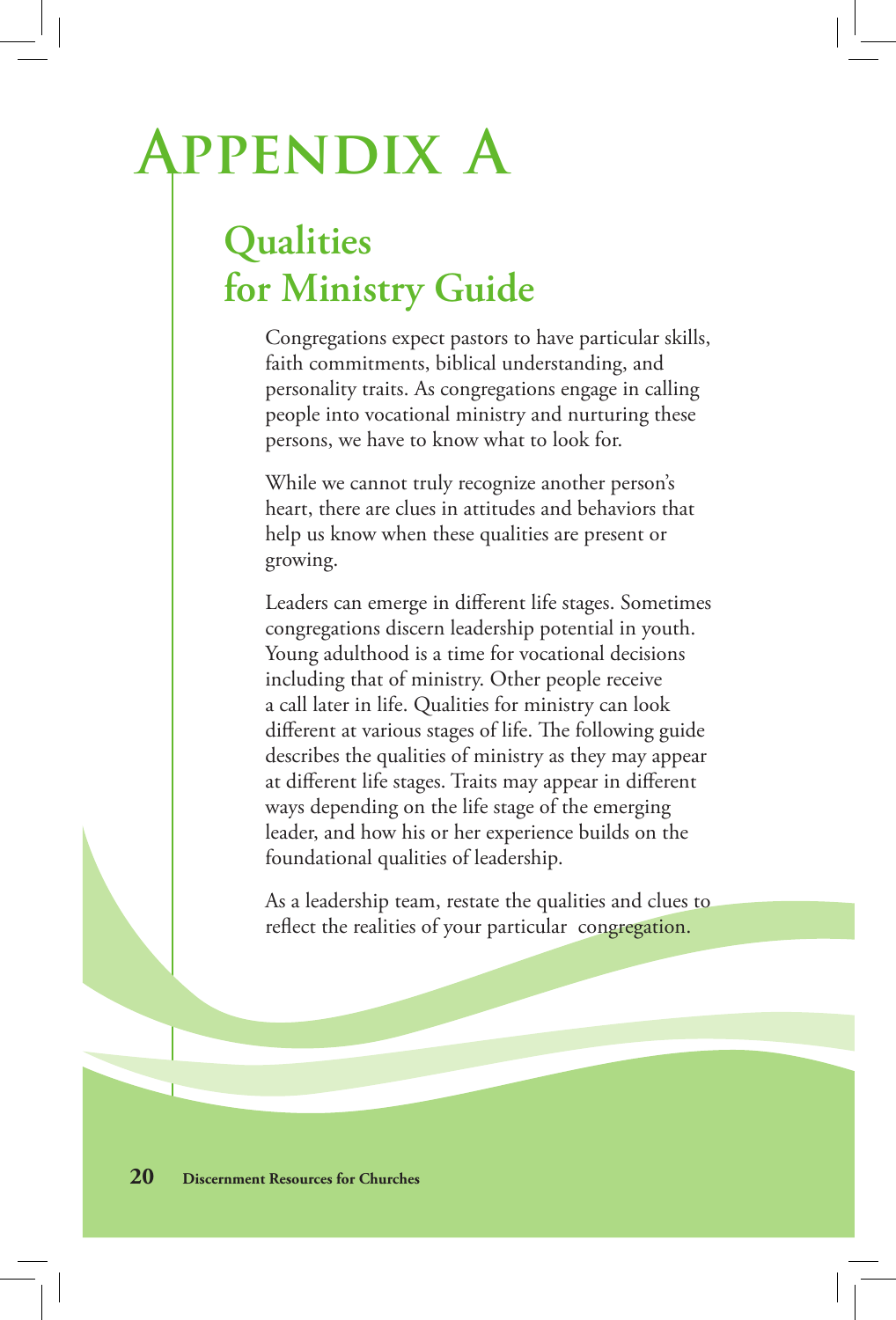# **1. Emerging Leaders: Youth (ages 13-21)**

While these leaders are young and are not yet mature, they will be developing the following qualities:

# **Quality 1: Is seeking to know God**

*A follower of Jesus engaged in a process of spiritual transformation.*

Clues

- Speaks comfortably about personal faith
- Prioritizes time with God through Bible reading, prayer, journaling, and worship
- Participates in group Bible study and prayer
- Prays aloud in a group
- Engages in Christian fellowship and nurture
- Connects biblical faith with personal action or current events
- Has a growing concern for those who do not know Christ

# **Quality 2: Is moving toward being a whole person**

*A person who is developing moral integrity rooted in emotional and social wholeness.*

#### Clues

- Exhibits self-worth and self-confidence
- Asks for help and shares leadership roles
- Demonstrates care by giving help
- Displays joy, hope, and optimism
- Serves with flexibility and empathy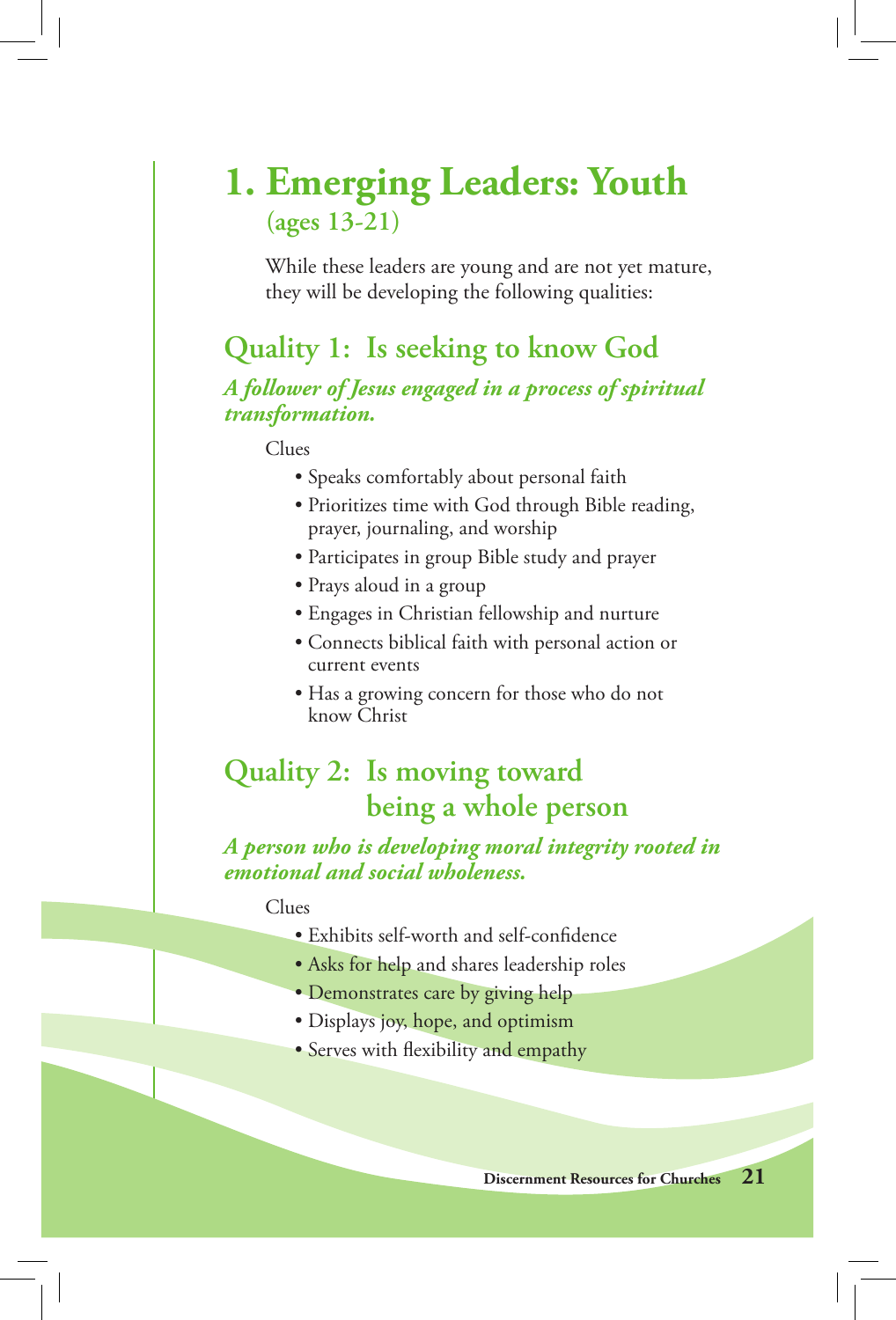- Acts fairly and acknowledges when failing to do so
- Treats members of the opposite sex with respect and dignity
- Acknowledges mistakes; seeks forgiveness
- Follows through on responsibilities
- Exhibits increasing self-control and high standards of personal conduct

# **Quality 3: Is a "connected" and relational person**

#### *A person whose relationships are characterized by mutuality.*

Clues

- Expresses and demonstrates a commitment to positive family relationships
- Depends on others and is dependable
- Asks for help
- Stays connected to the local church
- Says "we" not "they"
- Is generous with time and money
- Knows how to win and how to lose
- Includes new people
- Actively listens to others
- Accepts leadership opportunities
- Is willing to ignore personal comfort to serve the needs of others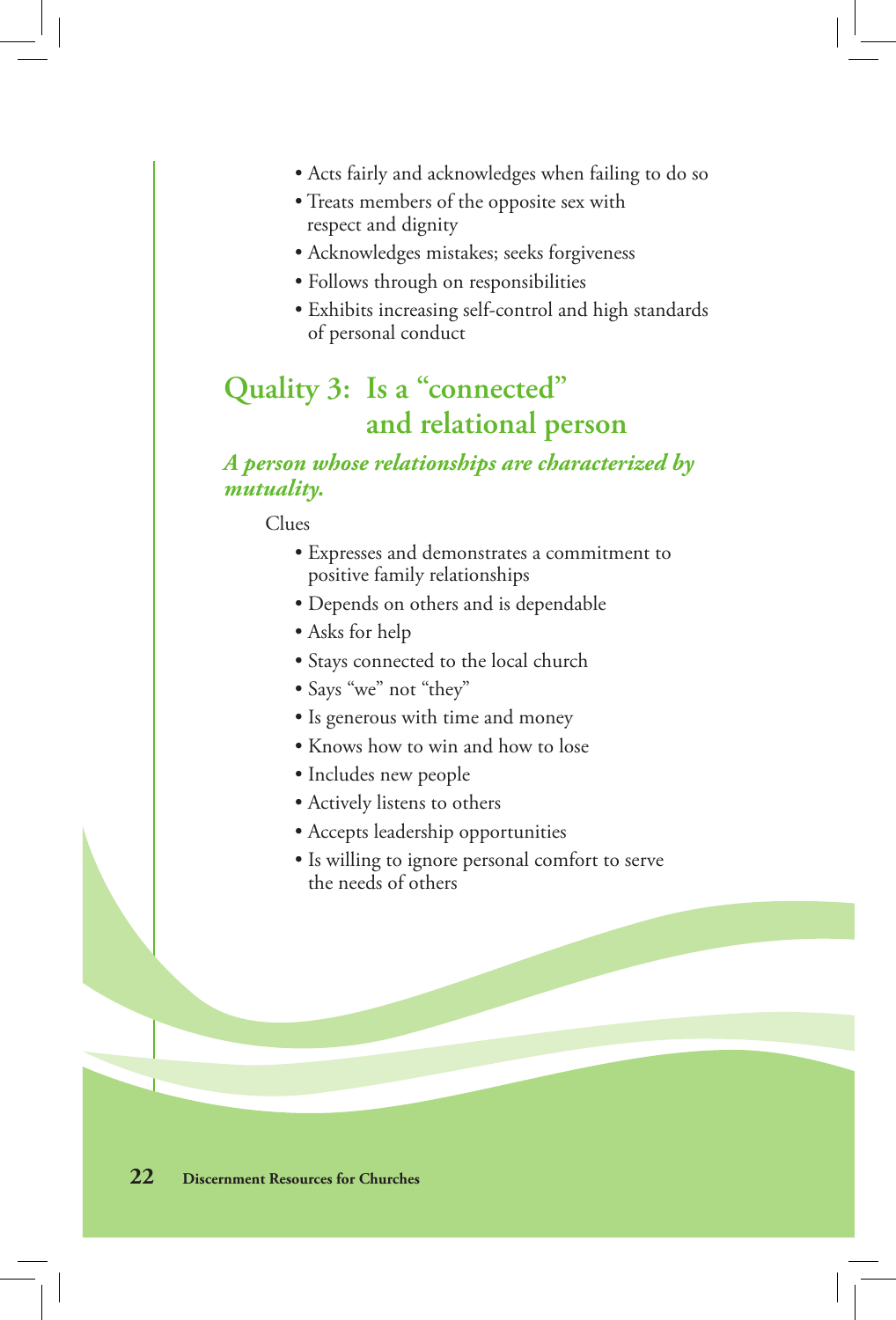# **Quality 4: Is curious, adventurous, and creative**

#### *A person who sees life as a gift to be approached with respect, curiosity, and joy.*

#### Clues

- Sees beyond the status quo or obvious
- Connects abstract ideas and concrete realities
- Is intrigued by possibilities
- Does not remain discouraged
- Is perceptive, intelligent, and winsome
- Displays energy and enthusiasm
- Uses imagination to find creative ideas and solutions
- Approaches new experiences with a spirit of adventure
- Is interested in new ideas and activities
- Crosses cultural boundaries
- Does not put others down
- Enjoys interaction with people of different ages
- Pursues opportunities to express giftedness

## **Quality 5: Is a person of commitment**

*A person who acts out of conviction, responds with compassion, and follows through on commitments.*

Clues

- Makes a public profession of faith/seeks baptism
- Is an active church member
- Accepts responsibilities in the church
- Invites others to Christ and Christ's church
- Shows awareness of international issues and problems
- Extends care to those who are hurting, lonely, and discouraged
- Relates well to those who are different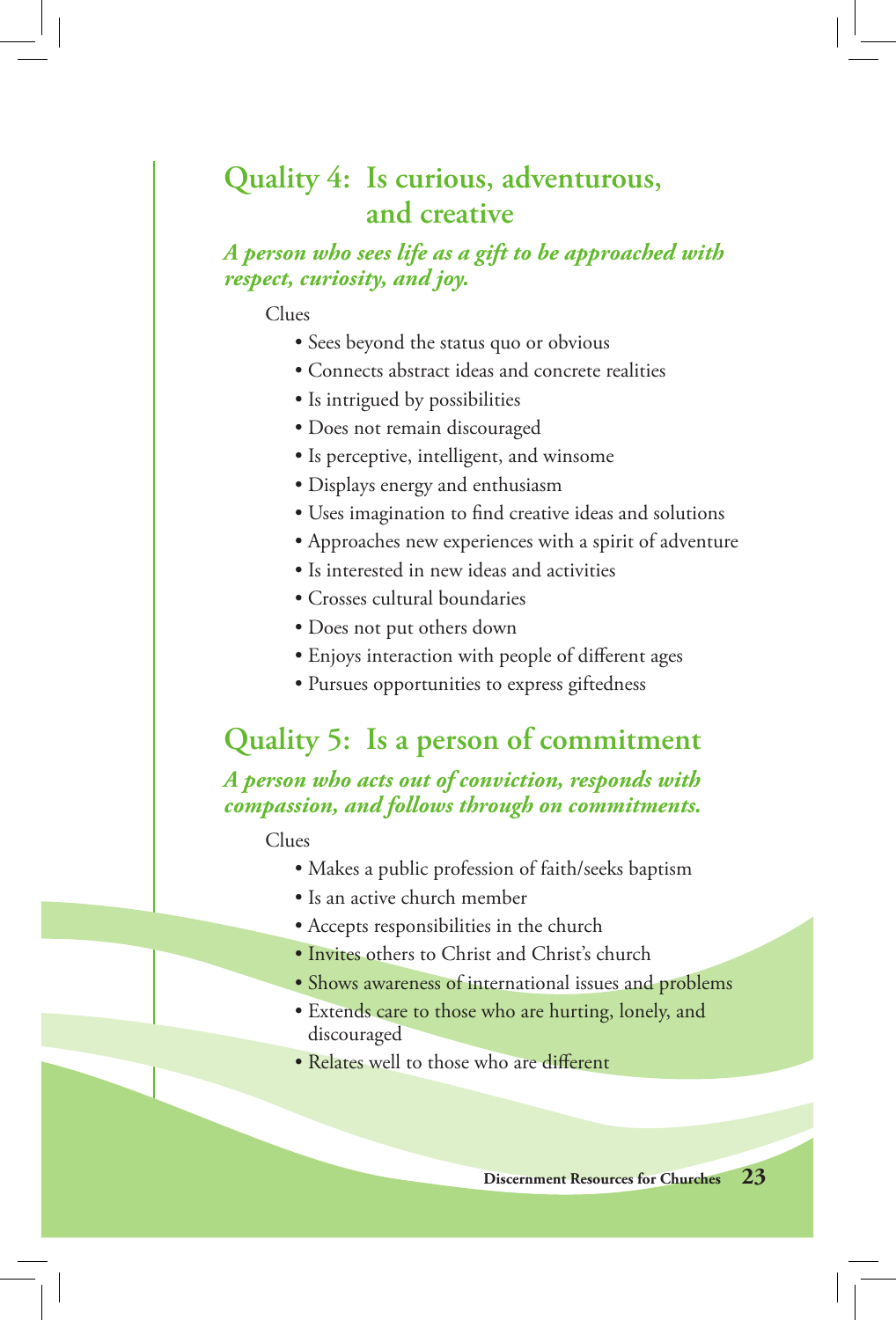# **2. Emerging Leader: Young Adult**

### **(traditional college age or early career)**

In addition to the foundational qualities and clues in section 1 that are foundational, the young adult leader will exhibit the following traits:

# **Quality 1: Possesses a sense of divine presence and calling**

#### *A person who exhibits a growing personal faith and who pursues ministry in the church and the world.*

#### Clues

- Demonstrates and describes growing intimacy with God
- Prays
- Engages in reflection on the Scriptures
- Is perceived by others to be on a "spiritual journey"
- Knows and uses personal spiritual gifts in the church
- Identifies with a community of believers and related activities
- Reads books that deepen understanding of God's will and way
- Raises questions about the meaning of faith and life

### **Quality 2: Possesses basic communication skills**

#### *A person who communicates clearly and persuasively in spoken and written forms.*

Clues

- Is a well organized and clear communicator
- Is informative, enlightened, and motivational in conversation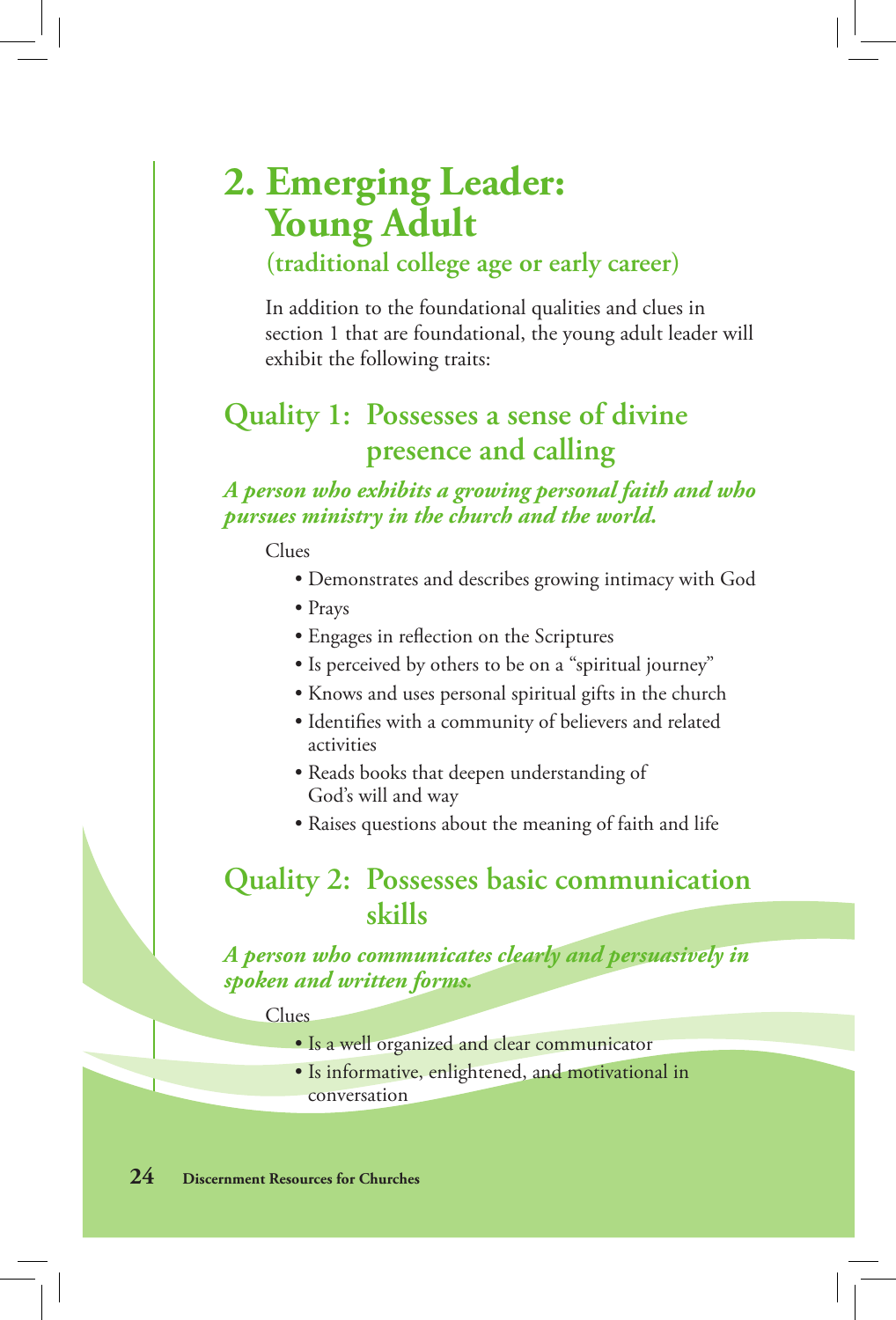- Is an attentive, active listener
- Is able to summarize and synthesize
- Is able to speak publicly
- Is able to engage with facts and ideas
- Enjoys telling stories

# **Quality 3: Possesses personal maturity and ego strength**

#### *A person who is free to live confi dently even in ambiguous situations.*

Clues

- Has a record of trustworthiness
- Rebounds from defeat
- Shows dependability in work and relationships
- Has lasting relationships with individuals and/or groups
- Reflects high moral and spiritual commitments in lifestyle
- Handles rather than dumps problems
- Demonstrates appropriate boundaries
- Is willing to be self-critical and to self-disclose where appropriate
- Is committed to cause(s) greater than self, e.g., social justice, peace, etc.
- Behaviors and priorities reflect commitments expressed

## **Quality 4: Demonstrates leadership skills**

*A person who holds the respect of others and who can envision and develop plans of action.*

#### Clues

- Has been selected for leadership positions by peers or leaders
- Has a track record of leadership accomplishments
- Works well with a variety of people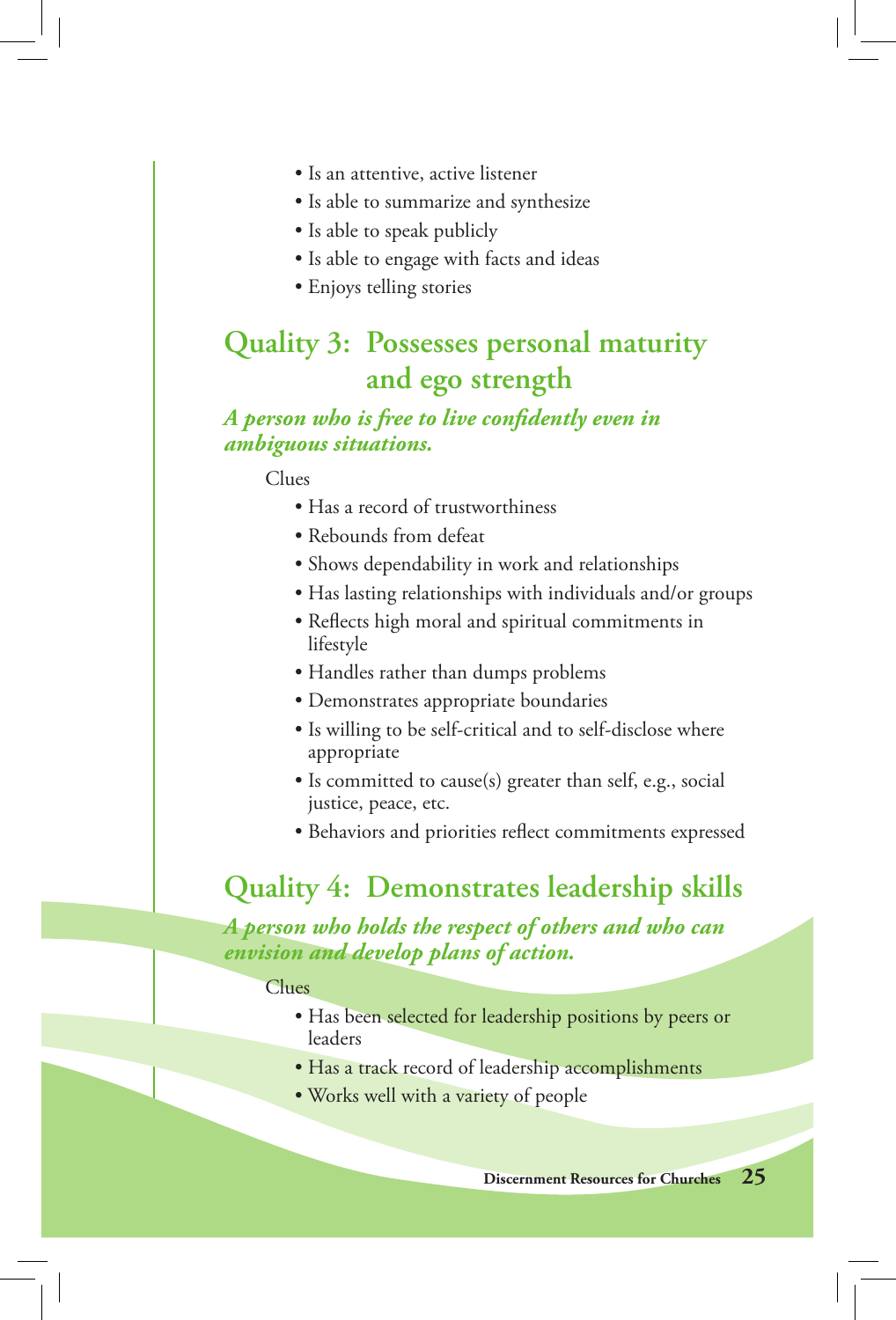- Has opinions, ideas, and skills respected and sought by peers and others
- Encourages group spirit
- Exhibits sense of hopefulness
- Is able to delegate
- Makes decisions and enables others to make decisions

### **Quality 5: Has an inquiring mind**

*A person with a genuine curiosity, love of learning, critical thinking ability, and capacity to tolerate ambiguity.*

Clues

- Exhibits a range of interests in reading and activities
- Exhibits breadth and depth in conversation
- Is open to and enjoys learning
- Has effective study habits
- Makes informed decisions and applications
- Is not threatened by new ideas
- Is willing to debate ideas and dialog about issues with others

# **Quality 6: Expresses empathetic caring**

*A person who possesses empathy and cares for others, yet is aware of personal boundaries and limitations.*

Clues

- Displays self-esteem and humility
- Acts out convictions and values
- Shows concern for others
- Is able to give and receive care
- Is concerned about non-violence
- Thinks about consequences of own actions
- Has appropriate boundaries
- Recruits others to help in addressing needs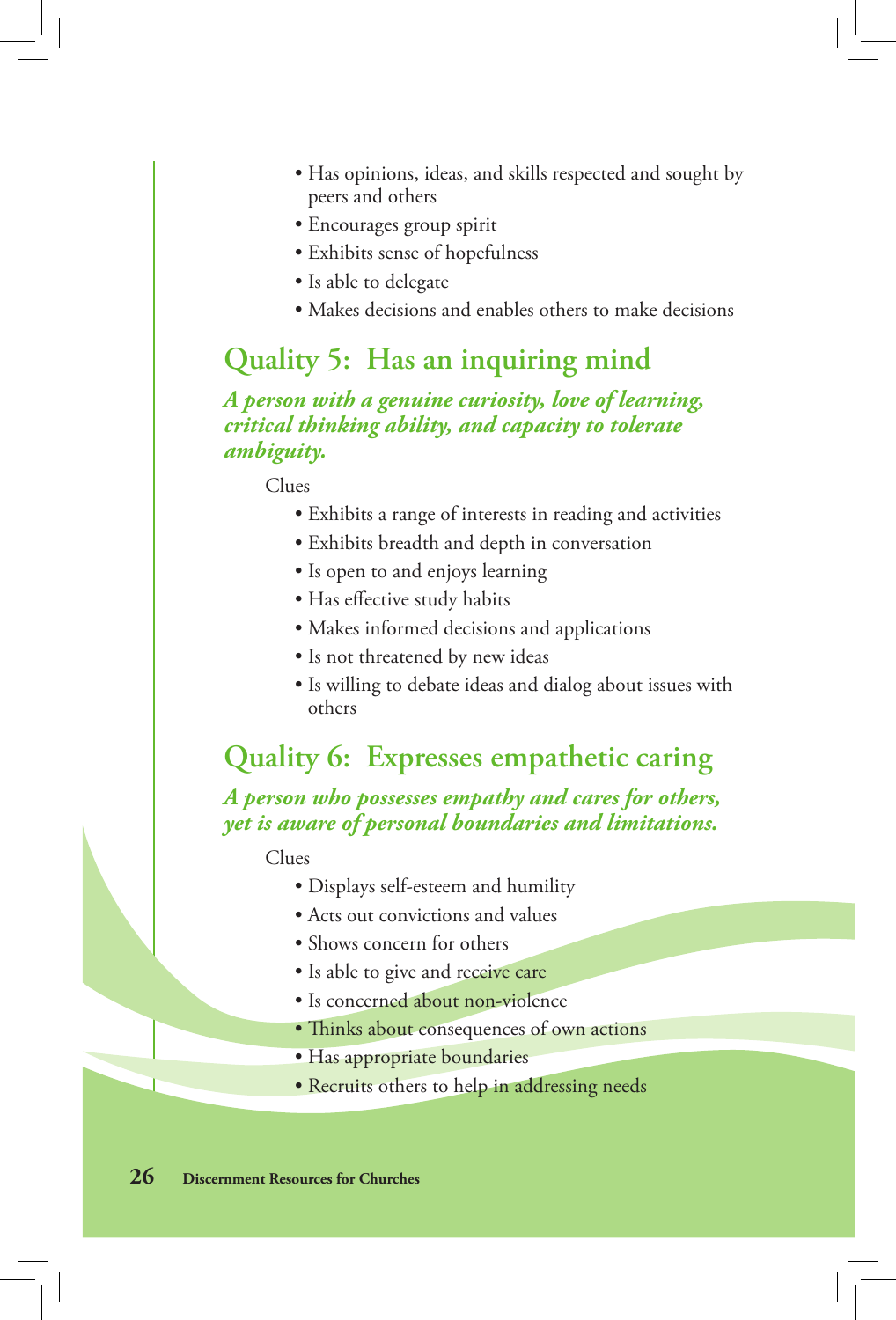# **3. Emerging Leaders: Second Career Individuals (age 30+)**

In addition to the qualities and clues in sections 1 & 2 that are foundational, a second career individual will exhibit the following qualities:

# **Quality 1: Expresses a sense of call**

*A person whose relationship to Christ is expressed in a confi dent, hopeful love for the church.*

Clues

- Is actively involved in some form of ministry
- Experiences or anticipates the need to refocus life, makes a life-stage transition
- Exhibits a growing relationship with Christ through prayer, devotional life, and worship
- Has a positive attitude toward the church as the people of God

# **Quality 2: Possesses personal qualities and gifts for leadership**

#### *A person who shows evidence of being a leader, formally and informally.*

#### Clues

- Demonstrates intelligence, initiative, analytical ability
- Uses power appropriately, addressing conflict and initiating reconciliation
- Has exhibited leadership in previous careers; shows evidence of intentional, developmental progression in career
- Shows good judgment; is self-disciplined
- Is open to change
- Good teacher and communicator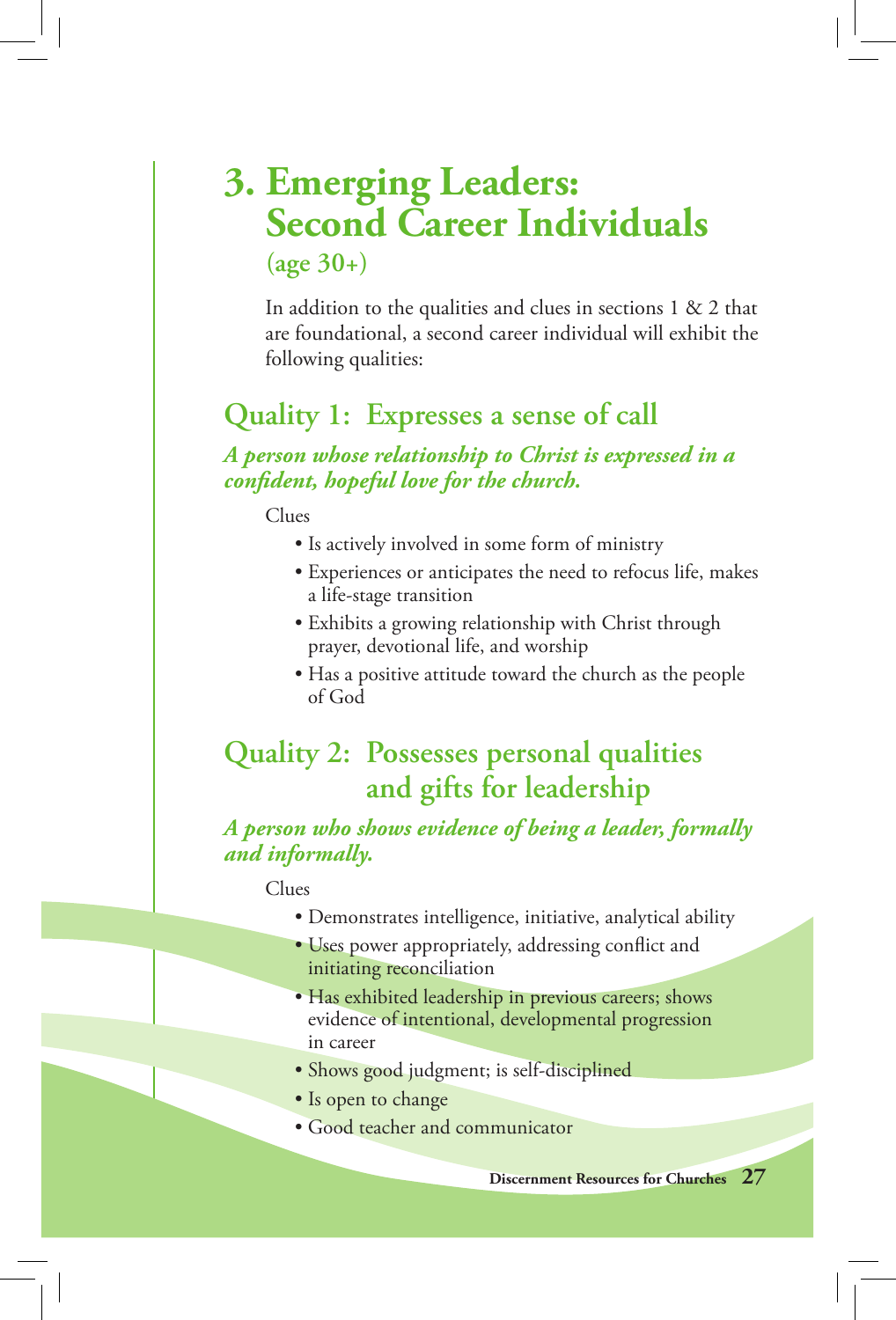- Maintains clear boundaries
- Shows ability to admit error; shows evidence of self-acceptance
- Inspires others
- Seeks out mentors deliberately
- Is a faithful follower of Jesus

# **Quality 3: Is skilled in interpersonal relationships**

#### *A person who is comfortable with self and who exhibits love for people.*

Clues

- Relates well with diverse groups of people
- Demonstrates personal maturity, trustworthiness, integrity, and good character.
- Is usually not defensive
- Possesses a good sense of humor and flexibility
- Shows altruistic behavior; is caring; is a good listener
- Is compassionate and empathetic, not exploitive
- Is willing to embrace the ideas of others and is teachable

# **Quality 4: Is prepared to risk**

A person who seeks to make a difference in the church *and the world, even at personal cost.*

Clues

- Shows courage of convictions
- Willing to take a prophetic stance within the church community
- Values cross-cultural experience
- Shows entrepreneurial initiative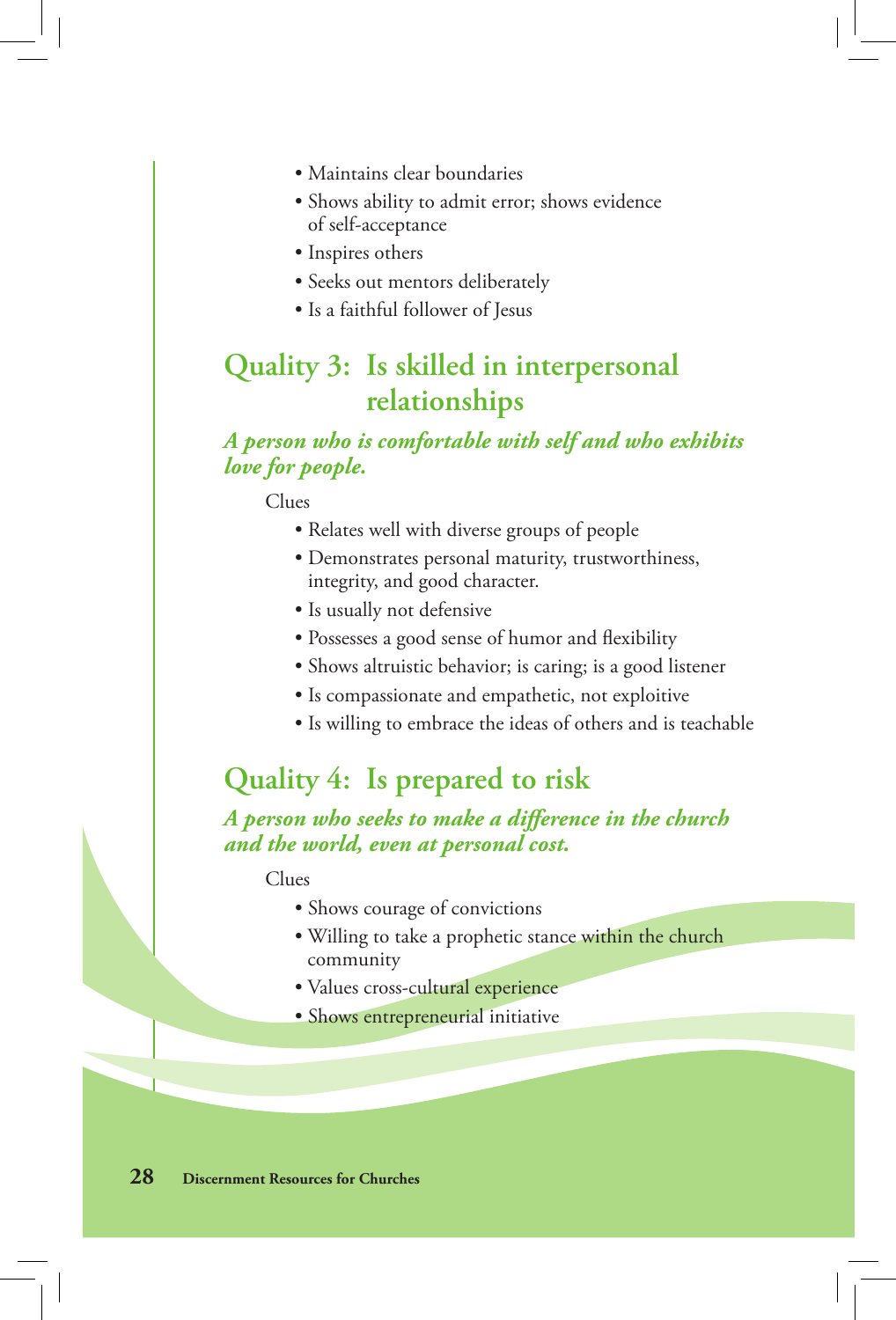# **Quality 5: Empowers others**

#### *A person who is committed to empowering and preparing others for their ministries in the world and in the church.*

Clues

- Nurtures or mentors others in ministry
- Is actively involved in ministries of the local church
- Is purposeful in developing relationships with unbelievers
- Displays caring concern for people in need

Remember that this guide is only one resource. Examining a person's maturity in the fruit of the Spirit and the integration of their personal and public integrity is the most important qualifier of an emerging leader, followed by the evidence of spiritual gifts appropriate to their sphere of ministry.

Qualities for Ministry Profile is adapted with permission from the Office of Guidance and Recruitment for Ministry, Educational Ministries of the American Baptist Churches.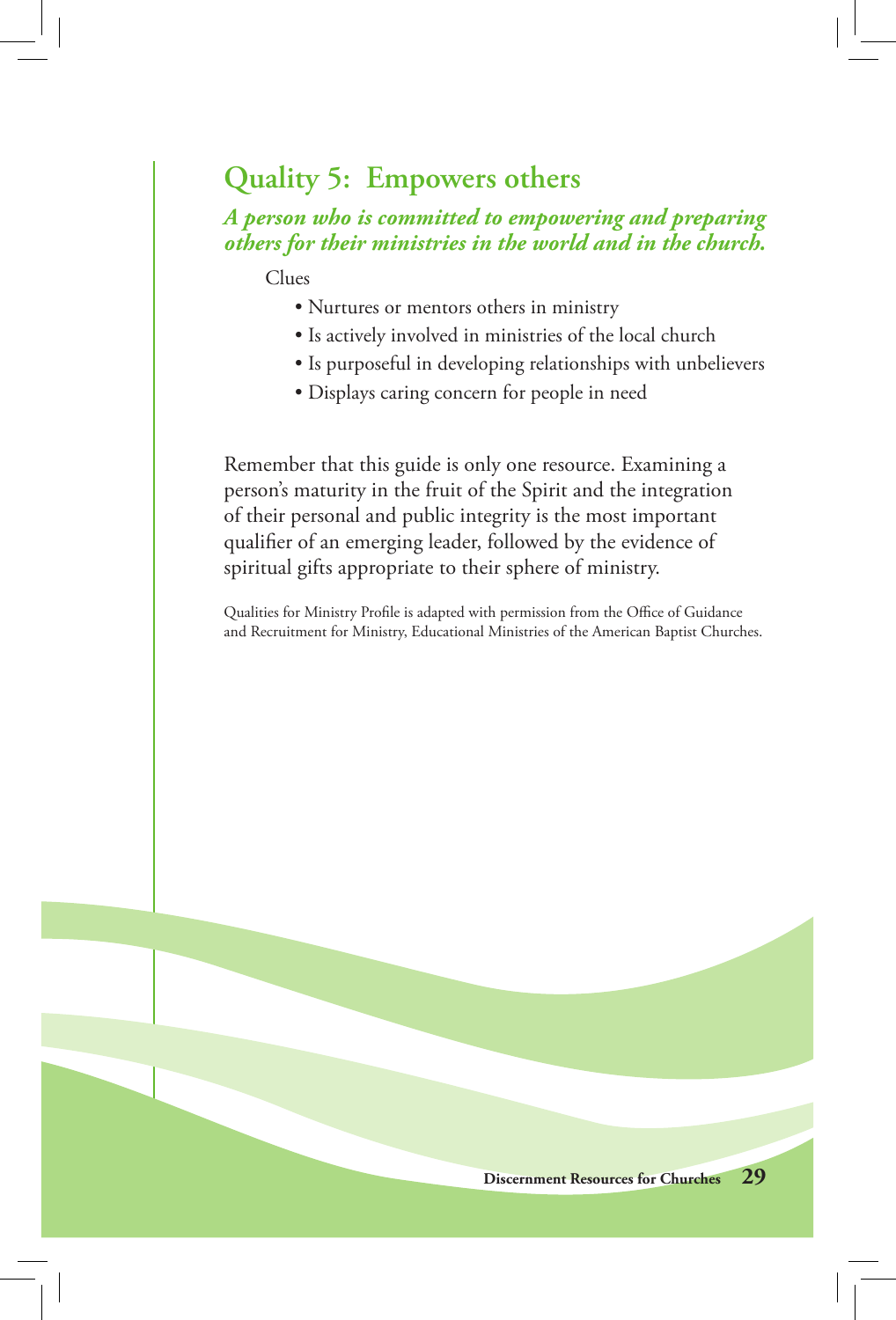# **Appendix B**

# **Mentoring Relationship Agreement/Growth Covenant**

#### **is document should help you:**

- 1. Establish a relationship and agree on its purpose
- 2. Determine the growth desired or the outcomes to be assessed
- 3. Define the regularity of interaction
- 4. Determine the type of accountability
- 5. Set up communication mechanisms
- 6. Clarify level of accountability
- 7. Set the life cycle of the relationship
- 8. Identify periodic evaluation points
- 9. Allow for purposes and expectations to be adjusted
- 10. Bring closure to the relationship

Adapted from *Connecting*, by Paul D. Stanley and J. Robert Clinton, p. 197 ff, Navpress, 1992.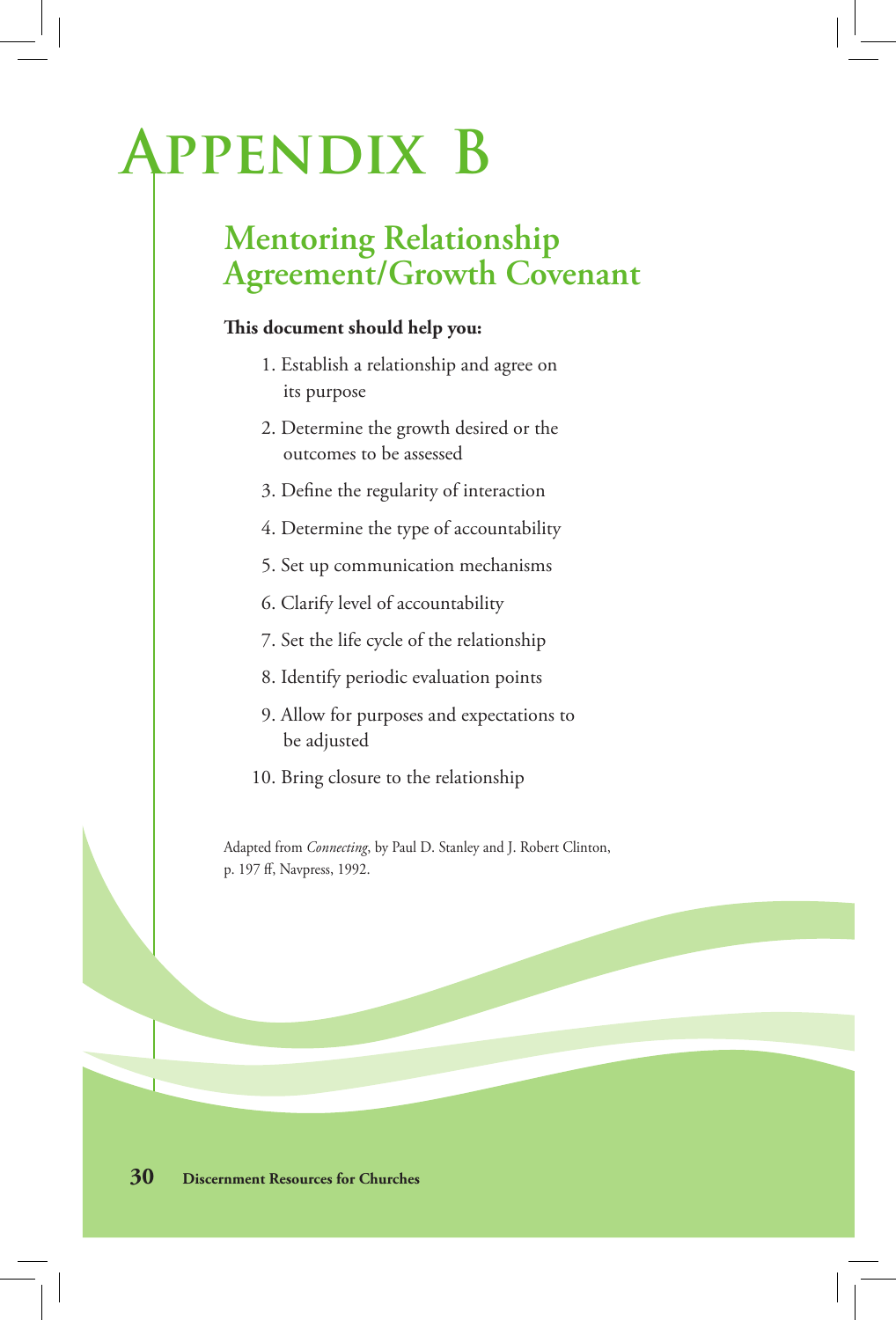| ____________________, to clearly establish a relationship of mentoring.                                                             |  |  |
|-------------------------------------------------------------------------------------------------------------------------------------|--|--|
| We agree that this mentoring relationship is to accomplish the<br>following purpose (name specific areas of growth to be measured): |  |  |
| We will interact (circle one): daily weekly biweekly monthly<br>Our accountability will be as described:                            |  |  |
| The following are our stated ground rules for communication:                                                                        |  |  |
| We are committed to the following level of confidentiality and trust:                                                               |  |  |
| we will re-evaluate the nature of this relationship.                                                                                |  |  |
| We will meet for evaluation and feedback (circle one):                                                                              |  |  |
|                                                                                                                                     |  |  |

I

 $\overline{\phantom{a}}$ 

 $\frac{1}{2}$